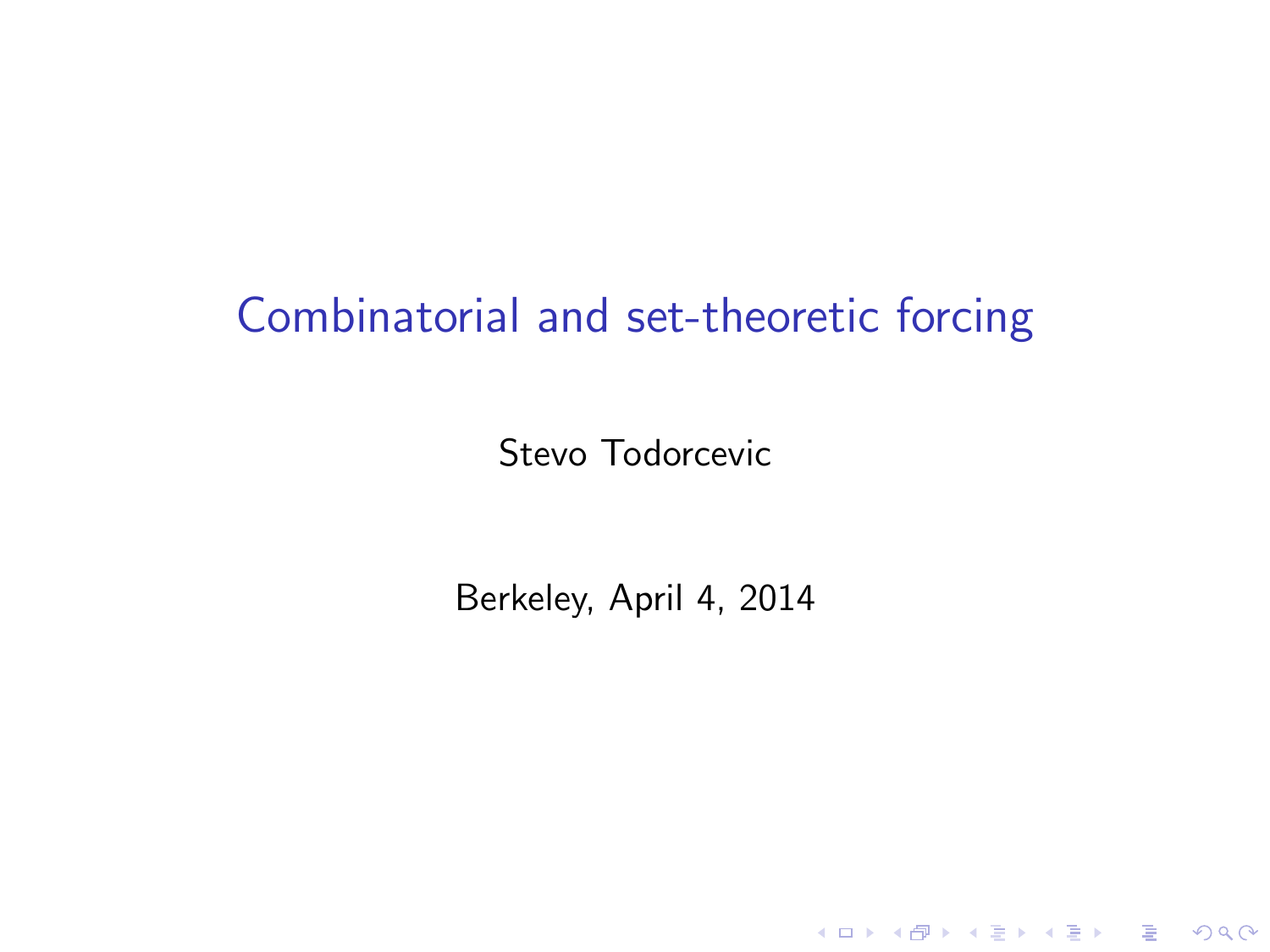# Outline

- 1. Baire's representation theorem
- 2. First Baire class representability
- 3. The Split Interval and Helly's space
- 4. Pol's space and the Alexandroff duplicate.
- 5. The James tree space
- 6. Souslin's problem for Baire-class-1 compacta
- 7. Forcing and dense metrizable subspaces
- 8. Basis problem for Baire-class-1 compacta
- 9. Points in compact subsets of the first Baire class

**KORK ERKER ADE YOUR** 

- 10. Separable quotient problem
- 11. Analytic gaps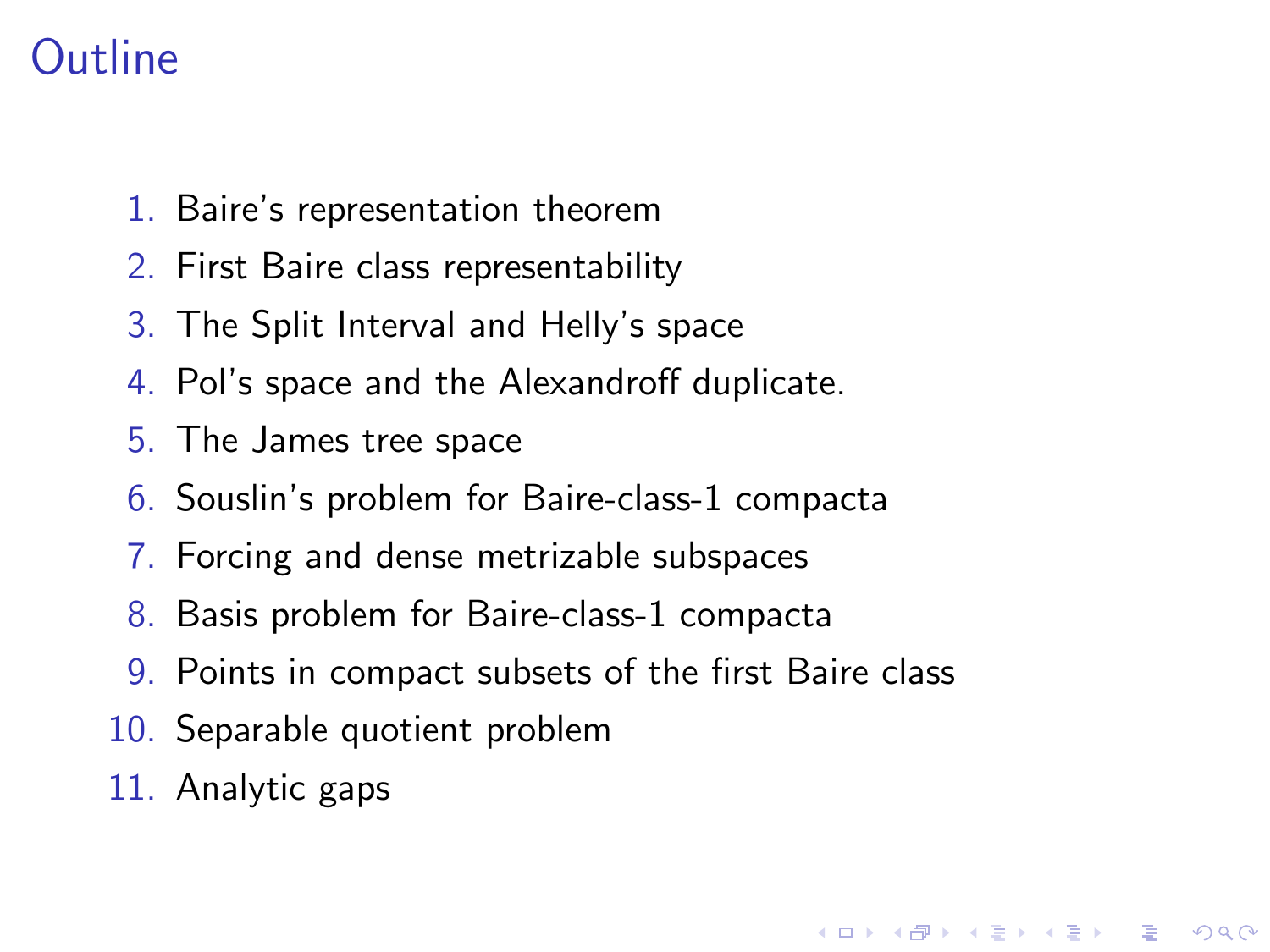# Baire's representation theorem

#### Theorem (Baire, 1899)

A real function  $g$  on a Polish space  $X$  is a pointwise limit of a sequence of continuous functions on  $X$  if and only if g has a point of continuity on any nonempty closed subset of X.

A real function g on a Polish space X is of **Baire-class-1** if g is a point wise limit of a sequence of continuous functions on  $X$ .

Let  $\mathcal{B}_1(X)$  be the collection of **Baire-class-1 functions** on a given Polish space  $X$ .

 $\mathcal{B}_1(X)$  comes with the **topology of pointwise convergence on** X, i.e., the subspace topology induced from the Tychonoff cube  $\mathbb{R}^{\mathsf{X}}.$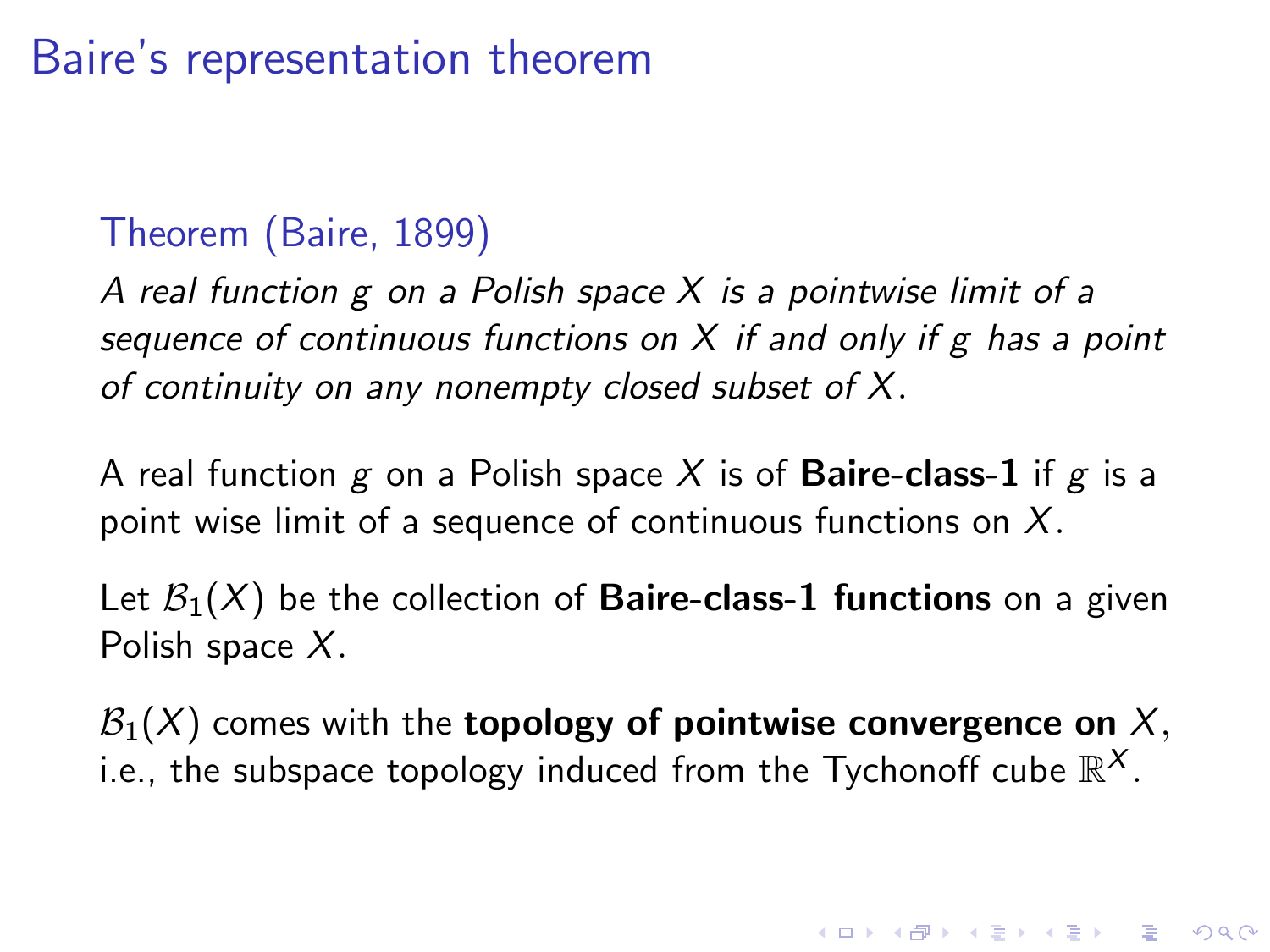# Compact sets of Baire-class-1 functions

## Theorem (Odell-Rosenthal, 1975)

Suppose that a separable Banach space X contains no isomorphic copy of the space  $\ell_1$ .

Then the unit ball  $B_{X^{**}}$  of the double-dual  $X^{**}$  of X considered as a collection of functions on the dual ball  $B_{X^*}$  equipped with the weak<sup>\*</sup>-topology consists of Baire-class-1 functions on  $B_{X^*}.$ Moreover, every  $x^{**}$  from  $B_{x^{**}}$  is a weak\*\*-limit (i.e., pointwise limit) of a sequence  $(x_n) \subset B_{X}$ .

Thus if  $\ell_1 \nsubseteq X$ , the ball  $B_{X^{**}}$  is a **compact convex set** of Baire-class-1 functions on  $B_{X^*}$ .

#### Problem

Which compact are representable inside the space of Baire-class-1 functions on  $\mathbb{N}^{\mathbb{N}}$ ?

KID KA KERKER KID KO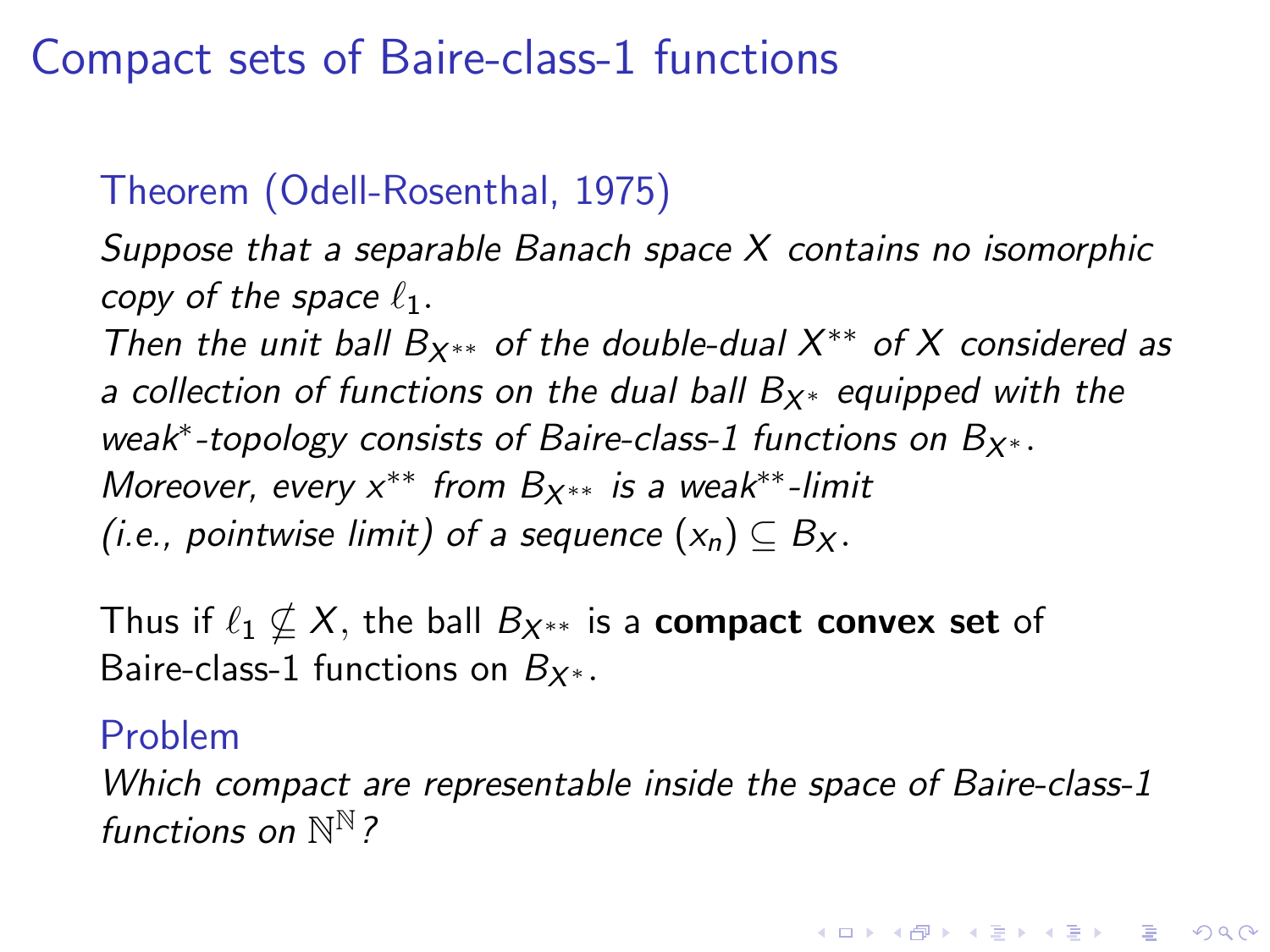Helly's space and the split interval  $[0, 1] \times \{0, 1\}$ 

Helly space is the compact convex set  $H$  of all monotone **mappings** from  $[0, 1]$  to  $[0, 1]$ .

The extremal points of the Helly space  $H$  is the set of all monotone mappings from [0, 1] to  $\{0,1\}$  and is homeomorphic to the **split interval**  $[0, 1] \times \{0, 1\}.$ 

Thus, a representation of the split interval  $[0,1] \times \{0,1\}$  as a subspace of  $\mathcal{B}_1([0,1])$  is given by:

$$
(x, 0) \mapsto \chi_{[0,x)}
$$
 and  $(x, 1) \mapsto \chi_{[0,x]}.$ 

**KORKAR KERKER EL VOLO**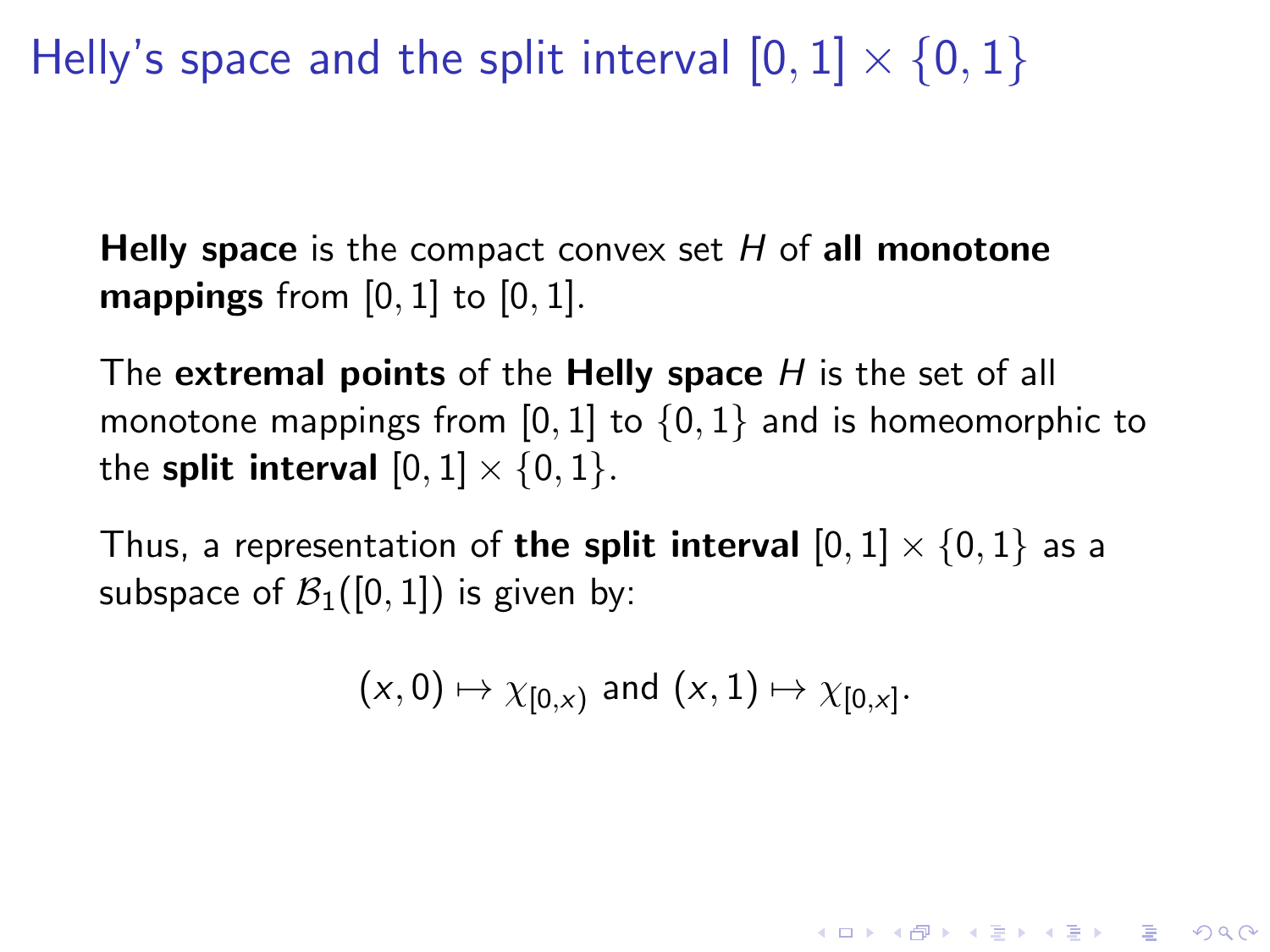## Cantor tree space: Pol's compactum

For a Polish space  $X$ ,

$$
A(X) = \{ \chi_{\{x\}} : x \in X \} \cup \{ \chi_{\emptyset} \}
$$

is a representation of the one-point compactification of the discrete space  $\{\chi_{\{\mathsf{x}\}} : \mathsf{x} \in \mathsf{X}\}.$ For  $X = 2^{\mathbb{N}}$  and  $s \in 2^{<\mathbb{N}}$  let  $\chi_s$  denote the characteristic function of the corresponding basic clopen subset of  $2^{\mathbb{N}}$ . Let

$$
\textit{PA}(2^{\mathbb{N}}) = \textit{A}(2^{\mathbb{N}}) \cup \{\chi_s: s \in 2^{<\mathbb{N}}\}
$$

is the **Pol compactum**, a separable compact subspace of  $\mathcal{B}_1(2^{\mathbb{N}})$ with  $\chi_{\emptyset}$  as a non- $G_{\delta}$ -point, the point at infinity.

**AD A 4 4 4 5 A 5 A 5 A 4 D A 4 D A 4 P A 4 5 A 4 5 A 5 A 4 A 4 A 4 A**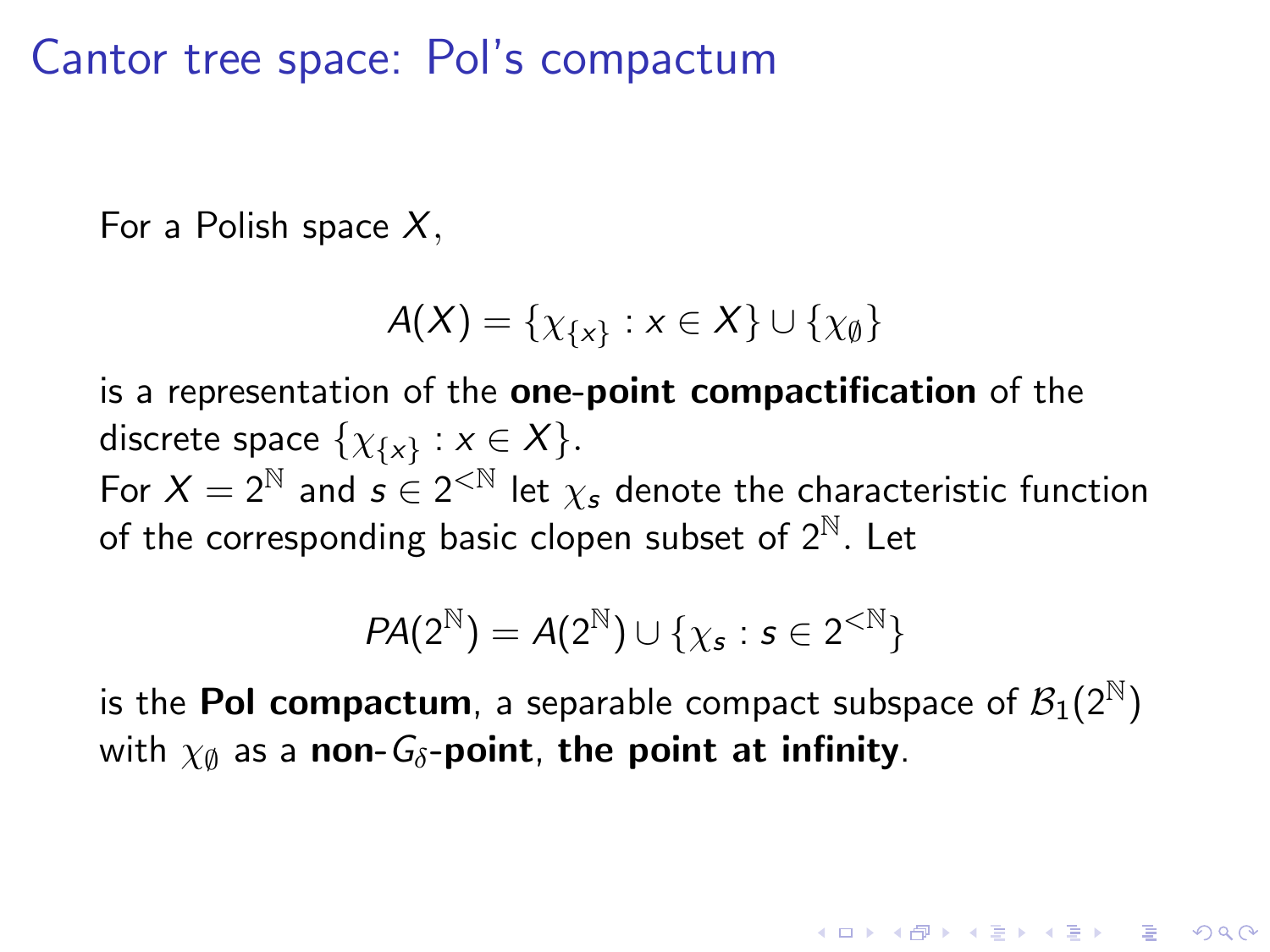#### James tree space

#### Theorem (James, 1974)

There is a separable Banach space JT such that  $JT^*$  is not separable but JT contains no subspace isomorphic to  $\ell_1$ .

Thus, the **double-dual ball** of  $JT$  is a compact convex set of Baire-class-1 functions with  $0^{**}$  as a non  $G_{\delta}$ -point.

In fact, the weak<sup>\*</sup>-closure of the basis of  $JT$  in the double-dual ball of  $J\mathcal{T}$  is naturally homeomorphic to the  $\mathsf{Pol}\textup{ space } \mathit{PA}(\tt^{\mathbb{N}}).$ More precisely, there is a homoeomorphic embedding

$$
\Phi:PA(2^{\mathbb{N}})\to B_{JT^{**}}
$$

such that  $\Phi(\infty) = 0^{**}$  and

$$
\Phi[2^{<\mathbb{N}}]=\text{the basis of }JT.
$$

**KORKAR KERKER EL VOLO**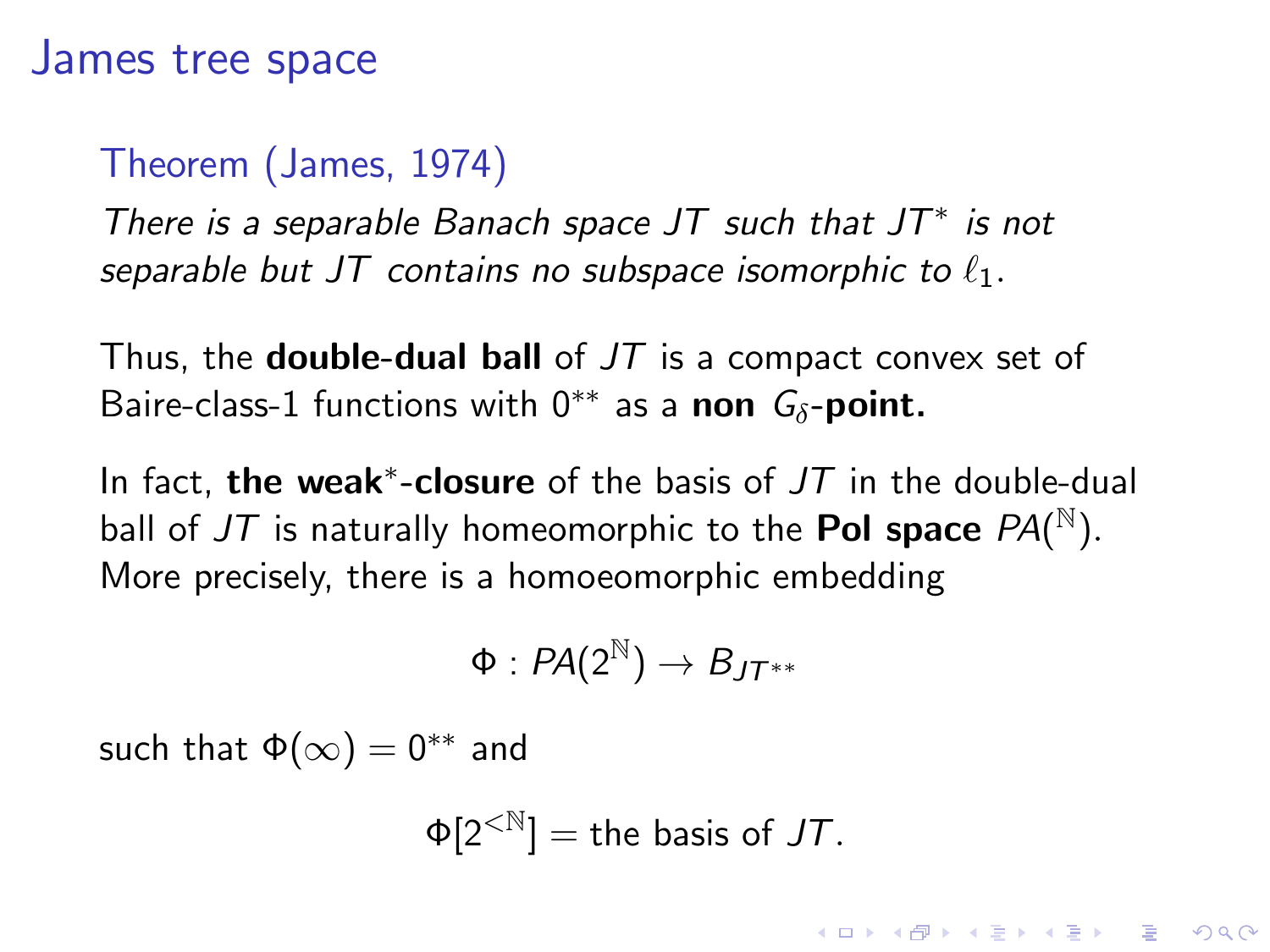## The Alexandroff duplicate of  $2^{\mathbb{N}}$

The **Alexandroff duplicate**  $D(2^{\mathbb{N}}) = 2^{\mathbb{N}} \times \{0, 1\}$  is represented inside the first Baire class via the mapping  $\Phi: D(2^{\mathbb{N}}) \to 2^{\mathbb{N}} \times A(2^{\mathbb{N}})$ :

$$
\Phi(x,0)=(x,\chi_{\emptyset}) \text{ and } \Phi(x,1)=(x,\chi_{\{x\}}).
$$

This copy of the Alexandroff duplicate  $D(2^N)$  could also be supplemented to the separable version of the Alexandroff duplicate  $SD(2^{\mathbb{N}})$  by adding to the image of  $\Phi$  the countable dense set

$$
\{(\mathfrak{s}^\frown 0^{(\omega)},\chi_\mathfrak{s}):\mathfrak{s}\in 2^{<\mathbb{N}}\}.
$$

**KORKAR KERKER EL VOLO**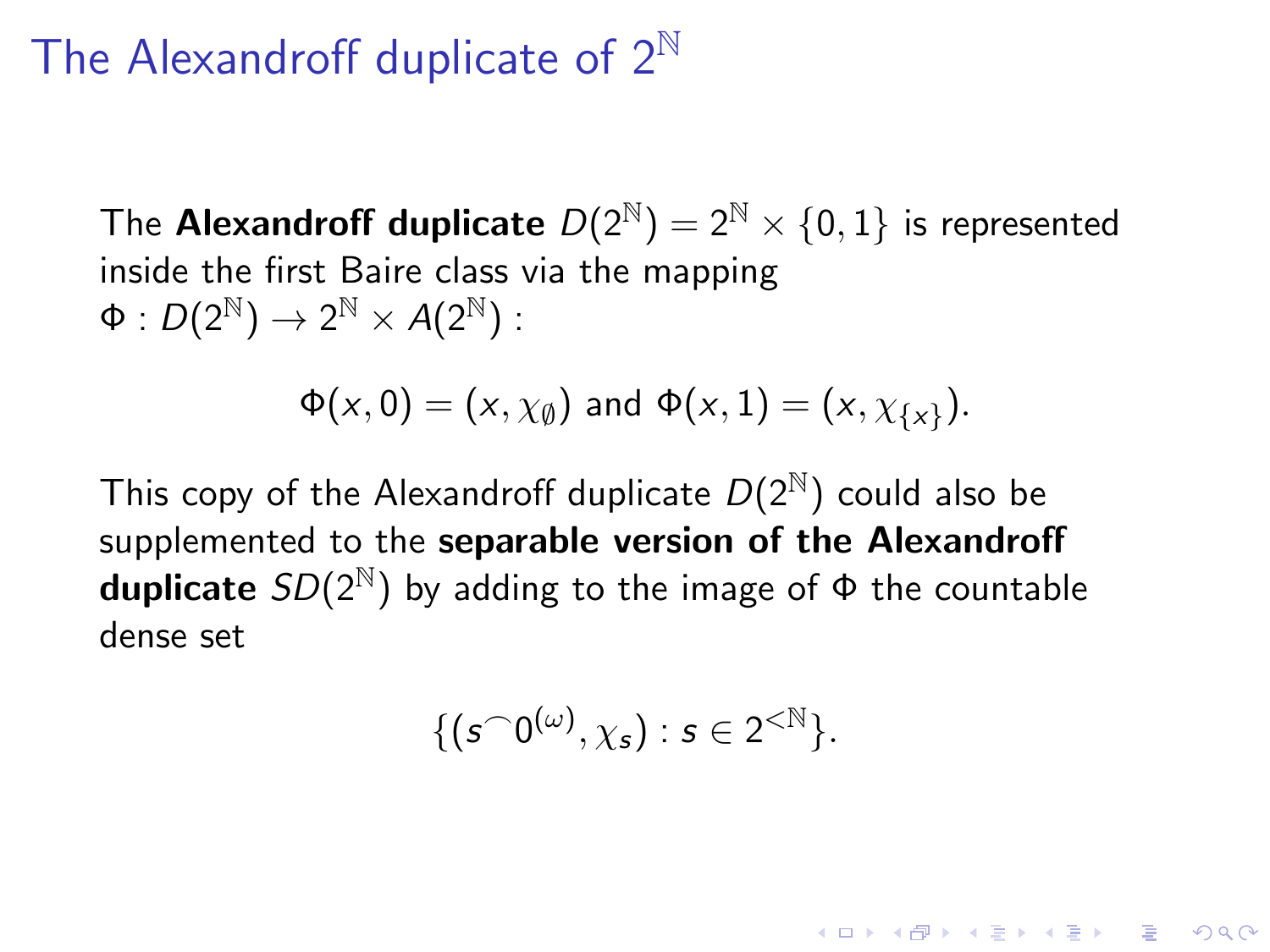## Baire-class-1 compacta

Let us say that a compact space  $K$  is a **Baire-class-1 compactum** if it is homeomorphic to a compact subset of  $\mathcal{B}_1(X)$ for some Polish space  $X$ .

Problem Which chain conditions are identified in the calss of all Baire-class-1 compact?

More concretely, we can ask the following version of the Souslin Problem

#### Problem

Suppose that a Baire-class-1 compactum K satisfies the countable chain condition. Is K necessarily separable?

**KORK ERKER ADE YOUR**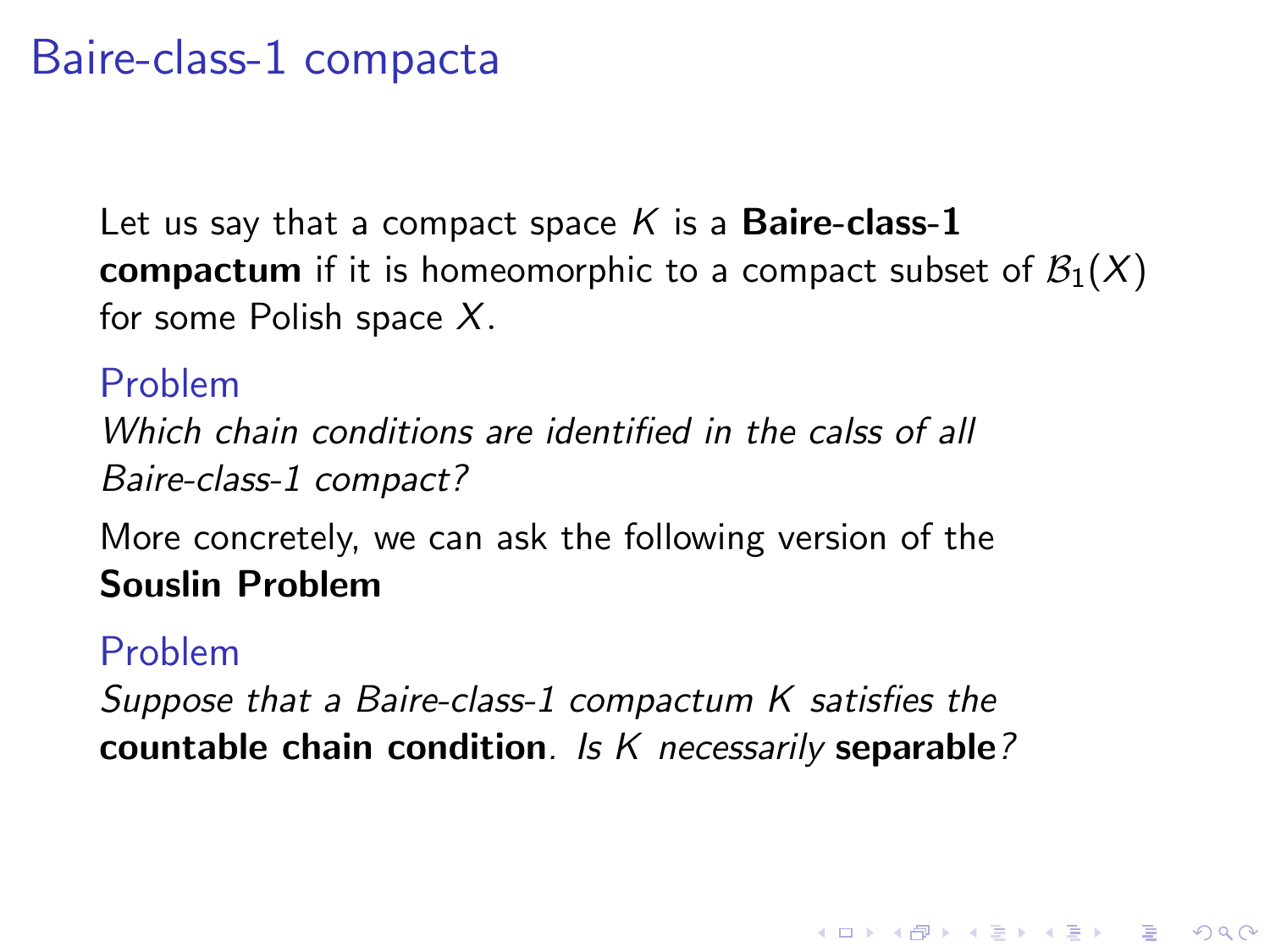Dense metrizable subspaces

#### Theorem (T., 1999)

Every Baire-class-1 compactum has a dense metrizable subspace.

#### Corollary (T., 1999)

Every Baire-class-1 compactum that satisfies the countable chain condition is separable.

#### Corollary (Bourgain, 1978)

Every Baire-class-1 compactum has a dense set of  $G_{\delta}$  points.

#### Problem (Bourgain, 1978)

Is the set of all  $G_{\delta}$  points in a Baire-class-1 compactum K a comeager subset of K ?

**K ロ ▶ K @ ▶ K 할 X X 할 X → 할 X → 9 Q Q ^**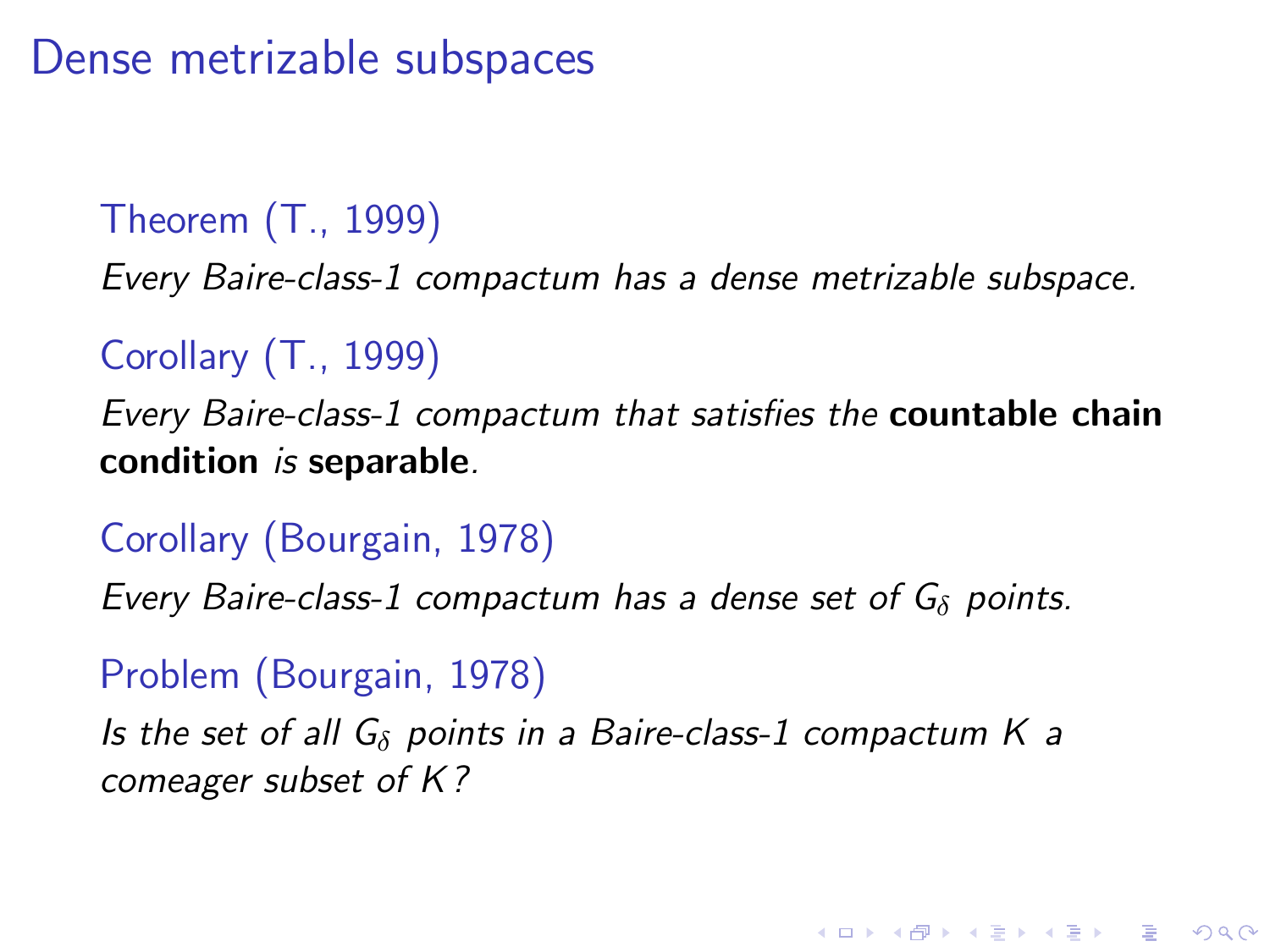# Forcing and Baire-class-1 compacta

Fix an arbitrary poset  $\mathbb P$  and consider it as a **forcing notion**. We may (and will) restrict to the Baire class  $\mathcal{B}_1(\mathbb{N}^\mathbb{N}).$ In the forcing extension of  $\mathbb P$  the Polish space  $\mathbb N^{\mathbb N}$  has its natural interpretation which we denote by  $\hat{N}^N$ . Similarly, in the **forcing extension** of  $P$ , a **continuous** real function f on  $\mathbb{N}^{\mathbb{N}}$  extends to a **continuous** real function  $\hat{f}$  on  $\hat{\mathbb{N}}^{\mathbb{N}}$ .

#### Lemma

If  $(f_n)$  is a pointwise-convergent sequence of continuous real functions on  $\mathbb{N}^{\mathbb{N}}$  then  $\mathbb P$  forces that the corresponding sequence  $(\hat{f}_{n})$  is pointwise convergent on  $\hat{\mathbb{N}^{\mathbb{N}}}.$ 

Moreover, if  $(g_n)$  is another pointwise-convergent sequence of continuous real functions on  $\mathbb{N}^{\mathbb{N}}$  converging to the same limit then  ${\mathbb P}$  forces that  $(\hat{f}_n)$  and  $(\hat{g}_n)$  converge to the same limit.

Thus, every Baire-class-one function  $h$  on  $\mathbb{N}^\mathbb{N},$  in the forcing extension of  $\mathbb{P}$ , extends naturally to a Baire-calss-1 function  $\hat{h}$  on  $\hat{\mathbb{N}^{\mathbb{N}}}$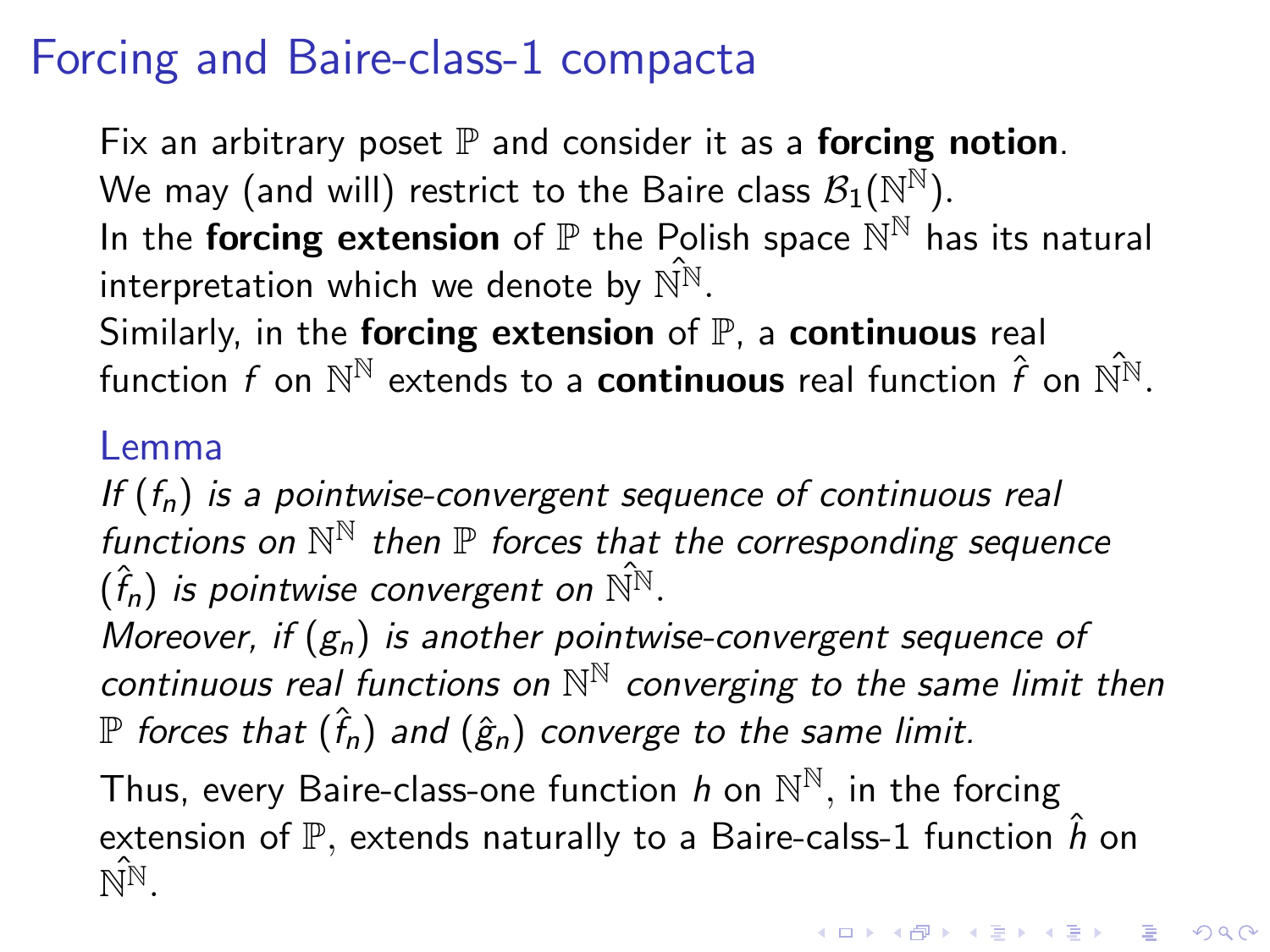## Theorem (T., 1999)

If K is a relatively compact subset of  $\mathcal{B}_1(\mathbb{N}^\mathbb{N})$  then  $\mathbb P$  forces that

$$
\hat{K} = \{\hat{f} : f \in K\}
$$

is a relatively compact subset of  $\mathcal{B}_1(\hat{\mathbb{N}}^{\mathbb{N}})$ .

## Corollary (Bourgain, 1984)

For every Radon measure  $\mu$  on a Baire-class-1 compactum K the space  $L^1(K,\mu)$  is separable.

#### Proof.

If  $\mu$  is not separable then by Fremlin's theorem (second lecture) there is a poset  $\mathbb P$  satisfying the **countable chain condition** which forces that the closure of  $\hat{\mathcal{K}}$  maps onto the Tychonoff cube  $[0,1]^{ \omega_1}.$ We will see that no Baire-class-1 compactum can map onto  $[0, 1]^{\omega_1}.$ 

**AD A 4 4 4 5 A 5 A 5 A 4 D A 4 D A 4 P A 4 5 A 4 5 A 5 A 4 A 4 A 4 A**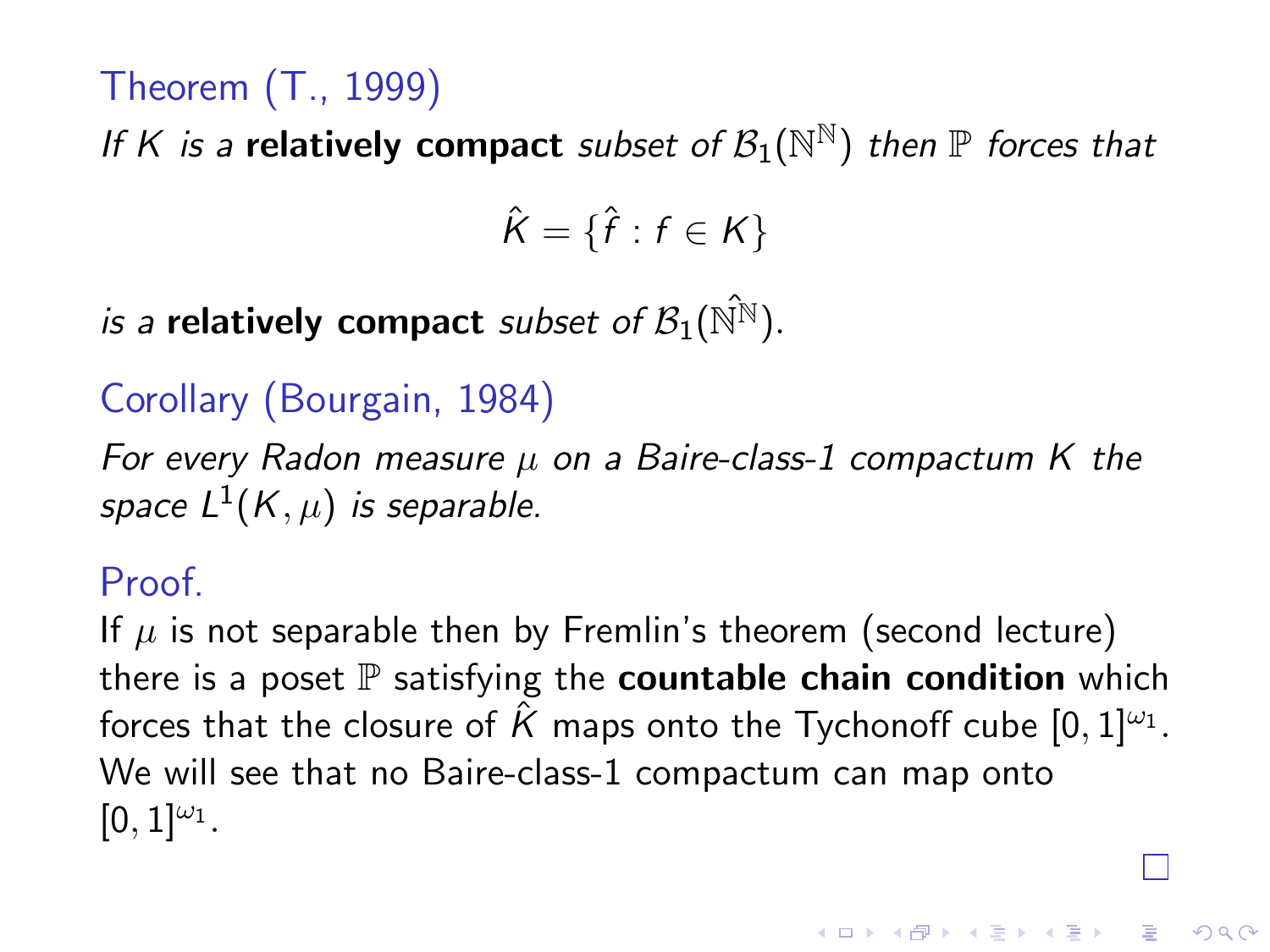Fix a Baire-class-1 compactum  $K\subseteq \mathcal{B}_1(\mathbb{N}^\mathbb{N}).$  Let  $\mathbb{B} (K)$  be the complete Boolean algebra of regular-open subsets of  $K$  and let

$$
\mathbb{P}(\mathsf{K})=\mathbb{B}(\mathsf{K})\setminus\{\emptyset\}.
$$

#### Lemma

 $\mathbb{P}(K)$  forces that its generic filter is **countably generated** 

This uses a particular form of point-countable  $\pi$ -basis of K mentioned above in the second lecture.

#### **Corollary**

Every Baire-class-1 compactum has a σ-disjoint π-basis.

**KORK ERKER ADE YOUR**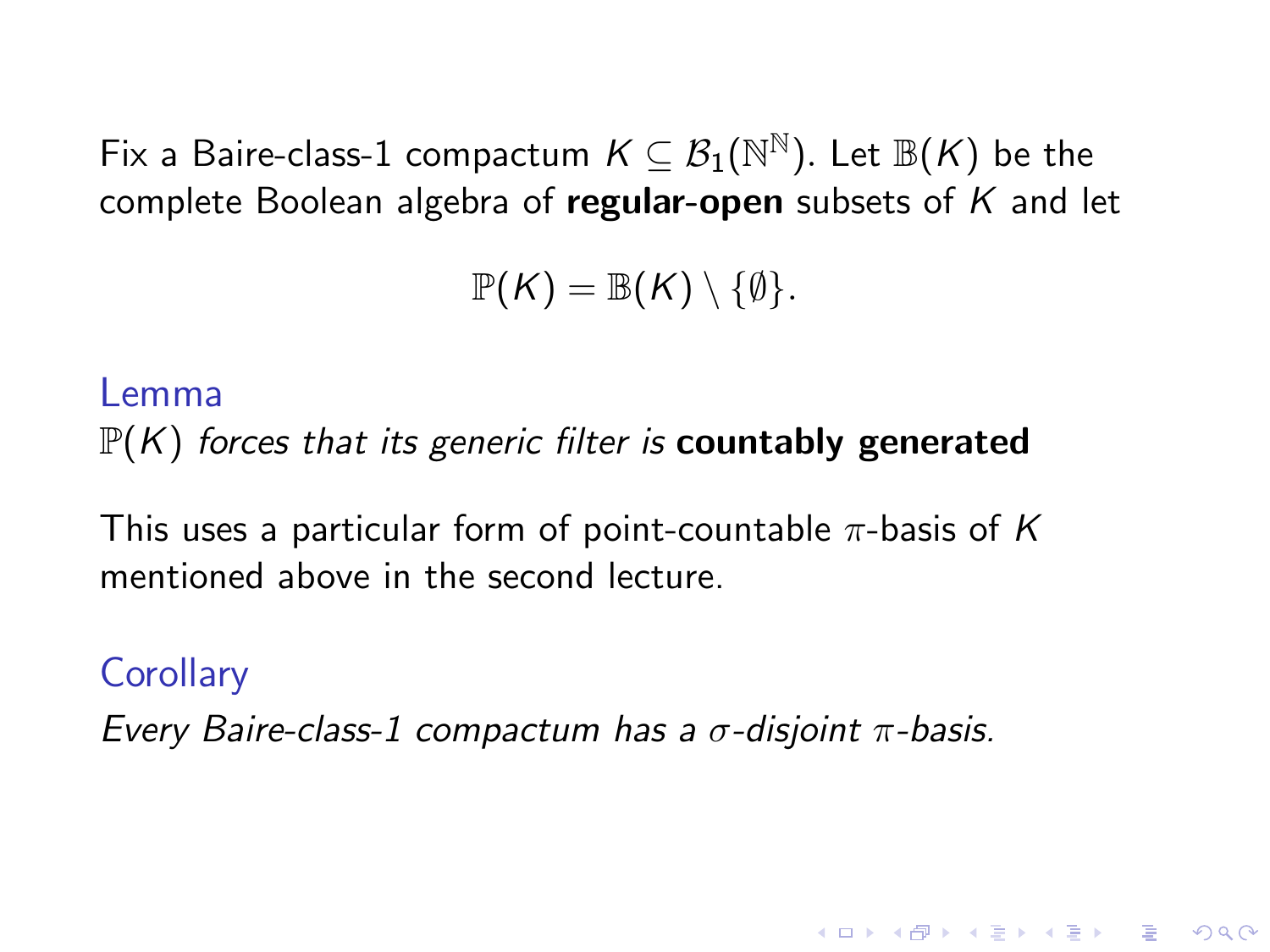# Convergence in  $\mathcal{B}_1(X)$

## Theorem (Rosenthal, 1977)

If K is a Baire-class-1 compactum then every sequence  $(f_n) \subseteq K$ has a convergent subsequence  $(f_{n_k})$ .

In other words, every Baire-class-1 compactum is **sequentially** compact.

## Theorem (Rosenthal, 1977)

Every Baire-class-1 compactum is countably tight.

Theorem (Bourgain-Fremlin-Talagrand, 1978) Every Baire-class-1 compactum is a Fréchet space.

Theorem (Bourgain-Fremlin-Talagrand, 1978) Suppose that K is a compact subset of  $\mathcal{B}_1(X)$  for some Polish space X. Then  $\overline{\mathrm{conv}}(K)$  taken in  $\mathbb{R}^X$  is included in  $\mathcal{B}_1(X).$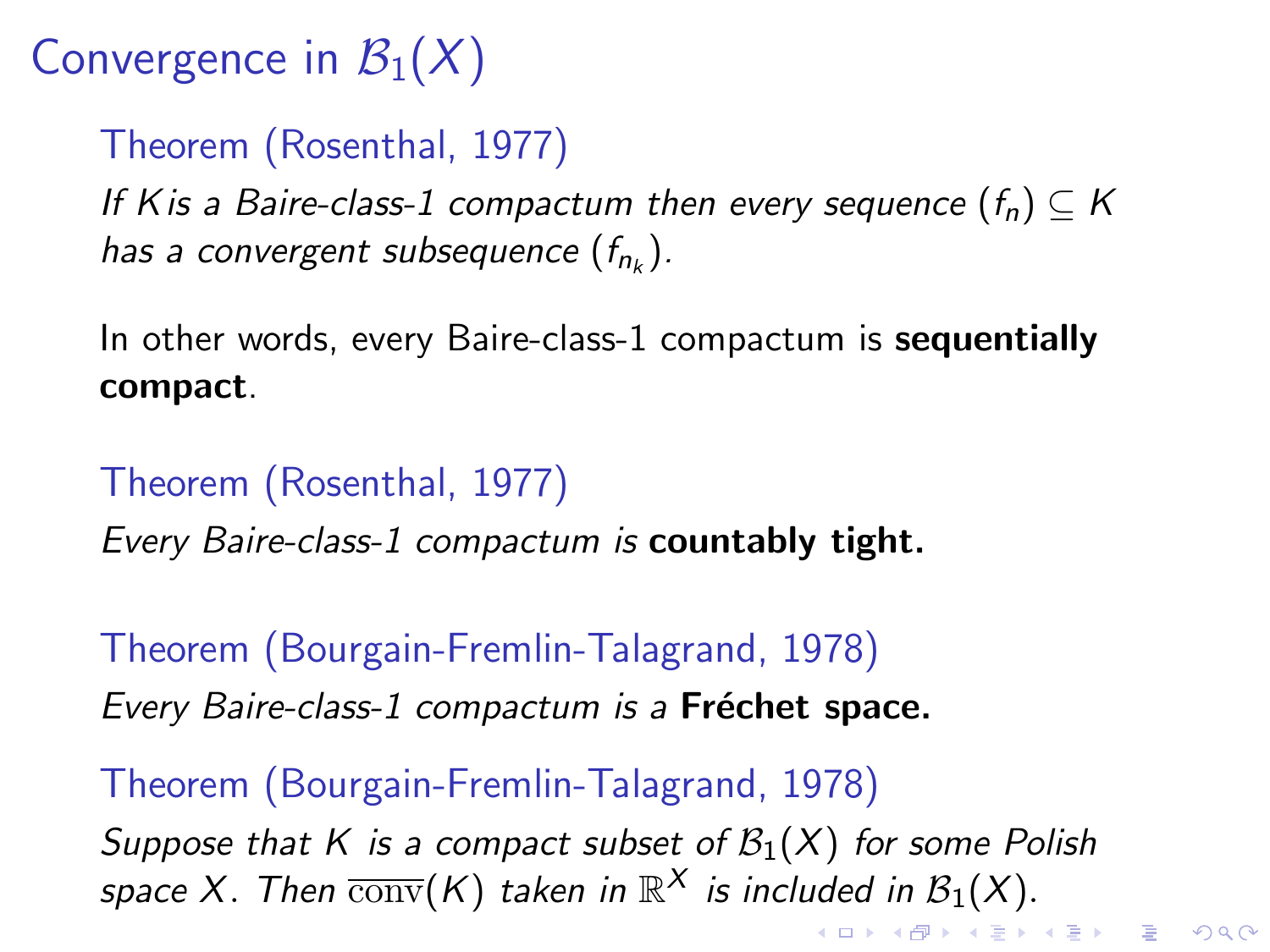# Split interval again

Note that the projection

 $\pi_1 : [0, 1] \times \{0, 1\} \rightarrow [0, 1]$ 

is a 2-to-1 continuous map from the **split interval**  $[0, 1] \times \{0, 1\}$ onto the unit interval [0, 1].

Note also that **every closed subspace** of  $[0, 1] \times \{0, 1\}$  satisfies the countable chain condition.

In fact, every closed subset of  $[0, 1] \times \{0, 1\}$  is separable and  $G_\delta$ .

Theorem (T., 1999)

If K is a Baire-class-1 compactum then either

- 1. K contains a closed subspace that fails the countable chain condition, or
- 2. There is a continuous map  $f : K \to M$  from K onto some metric space M such that that  $|f^{-1}(x)| \leq 2$  for all  $x \in M$ .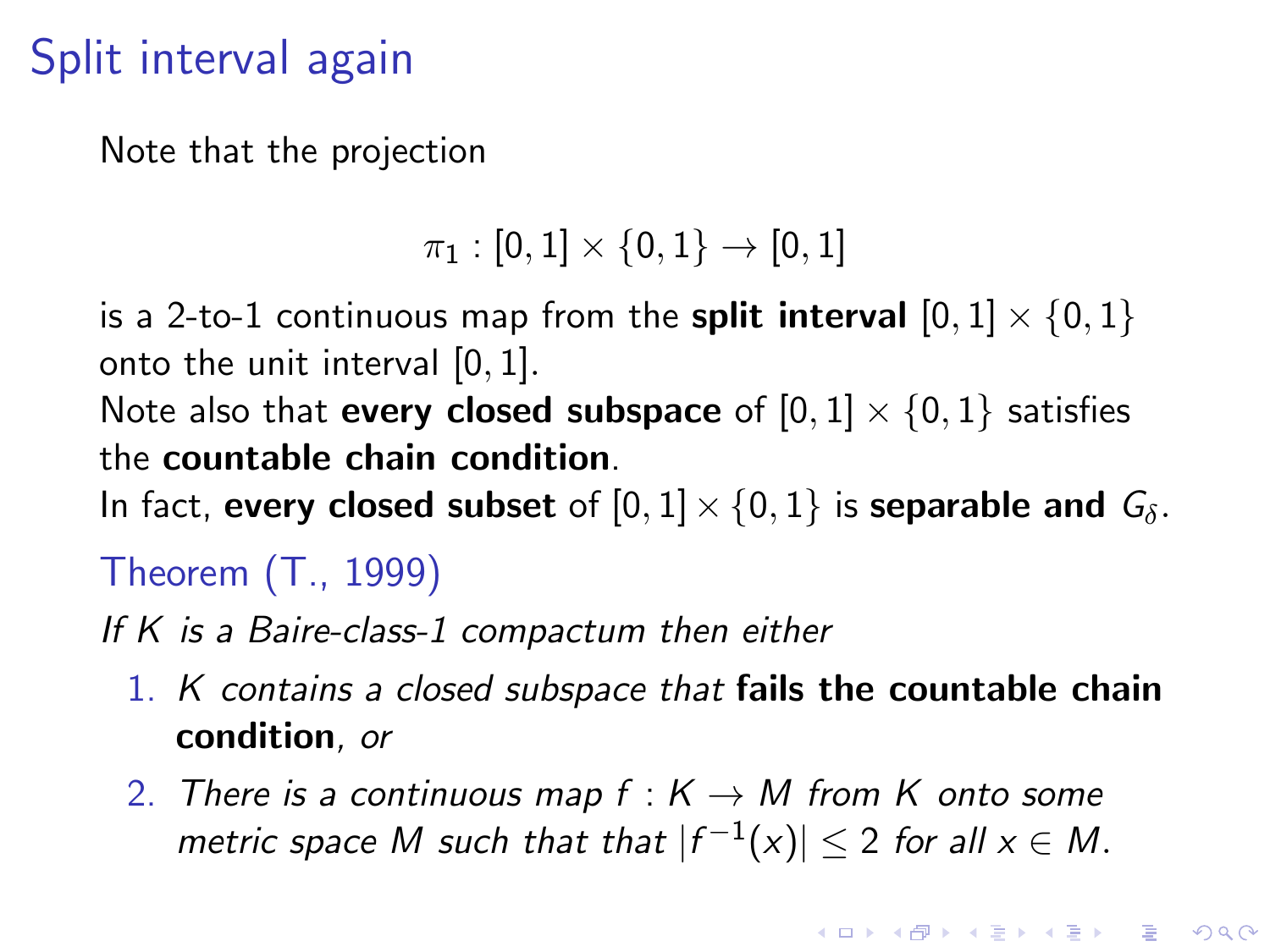## Theorem (T., 1999)

Let K be a Baire-class-1 compactum. Then

- 1. K is metrizable, or
- 2. K contains a closed subspace failing the countable chain condition, or
- 3. K contains a homeomorphic copy of the split interval  $[0, 1] \times \{0, 1\}.$

#### **Corollary**

<span id="page-15-0"></span>Suppose K is a Baire-class-1 compactum in which all closed subsets are  $G_{\delta}$  and that K contains no copy of the split interval. Then  $K$  is either metrizable

**KORK ERKER ADE YOUR**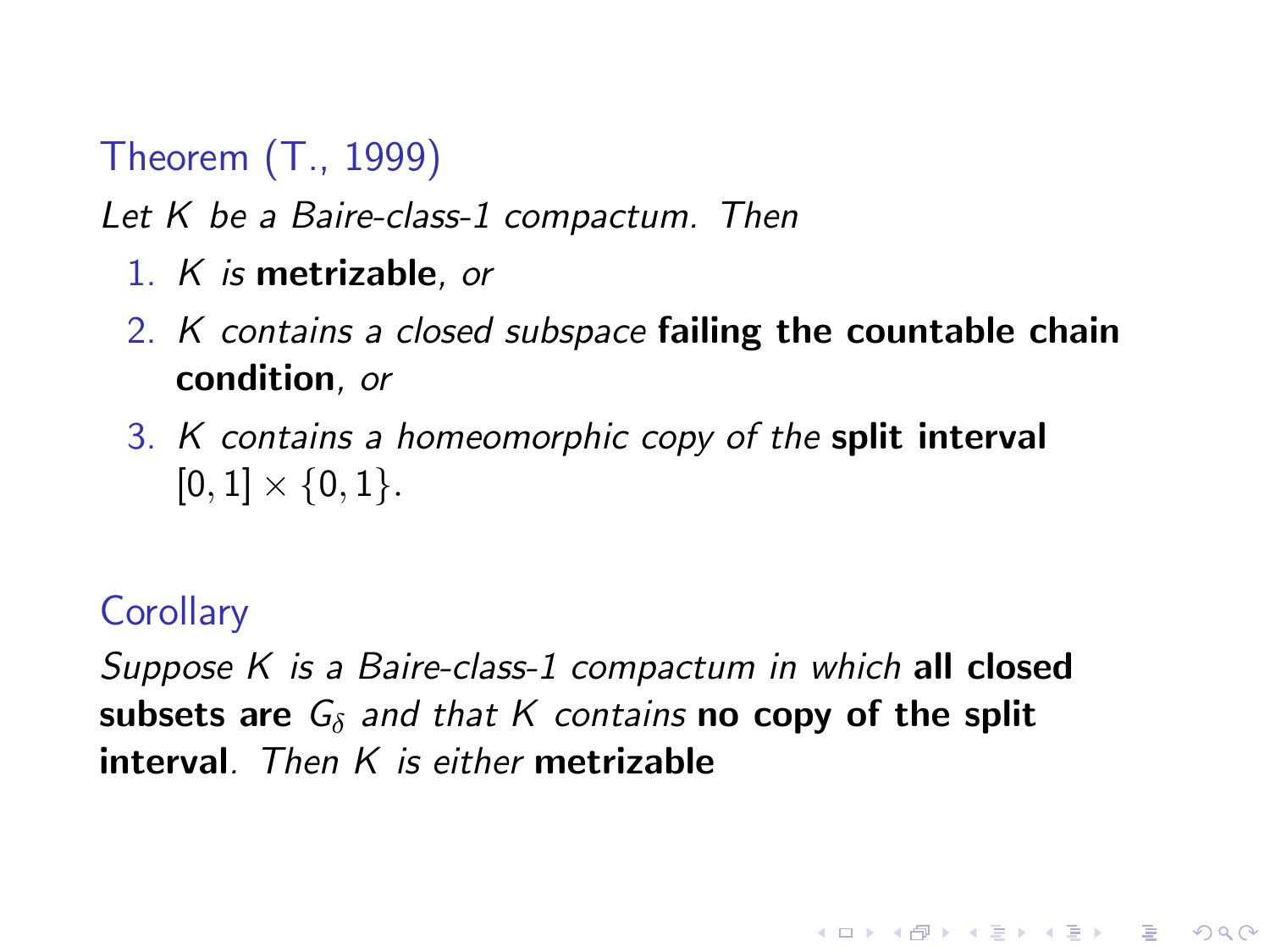# The duplicate of the Cantor space

Recall that

$$
\mathit{D}(2^{\mathbb{N}})=2^{\mathbb{N}}\times\{0,1\}
$$

is the Alexandroff duplicate of the Cantor space  $2^{\mathbb{N}}$  with points  $(x, 1)$   $(x \in 2^{\mathbb{N}})$  isolated.

The separable Alexandroff duplicate

$$
SD(2^{\mathbb{N}}) = 2^{<\mathbb{N}} \cup D(2^{\mathbb{N}})
$$

is obtained by adding  $2^{< N}$  as a dense set of isolated points. Theorem (T., 1999)

Suppose that K is a separable Baire-class-1 compactum that admits a continuous function  $f: K \to M$  onto a metric space M such that  $|f^{-1}(x)|\leq 2$  for all  $x\in M.$  Then at least one of the following three alternatives must hold:

- 1. K is metrizable.
- 2. K contains the separable duplicate  $SD(2^{\mathbb{N}})$ .
- 3[.](#page-17-0) K contains the split interval  $[0,1] \times \{0,1\}$  $[0,1] \times \{0,1\}$  $[0,1] \times \{0,1\}$ .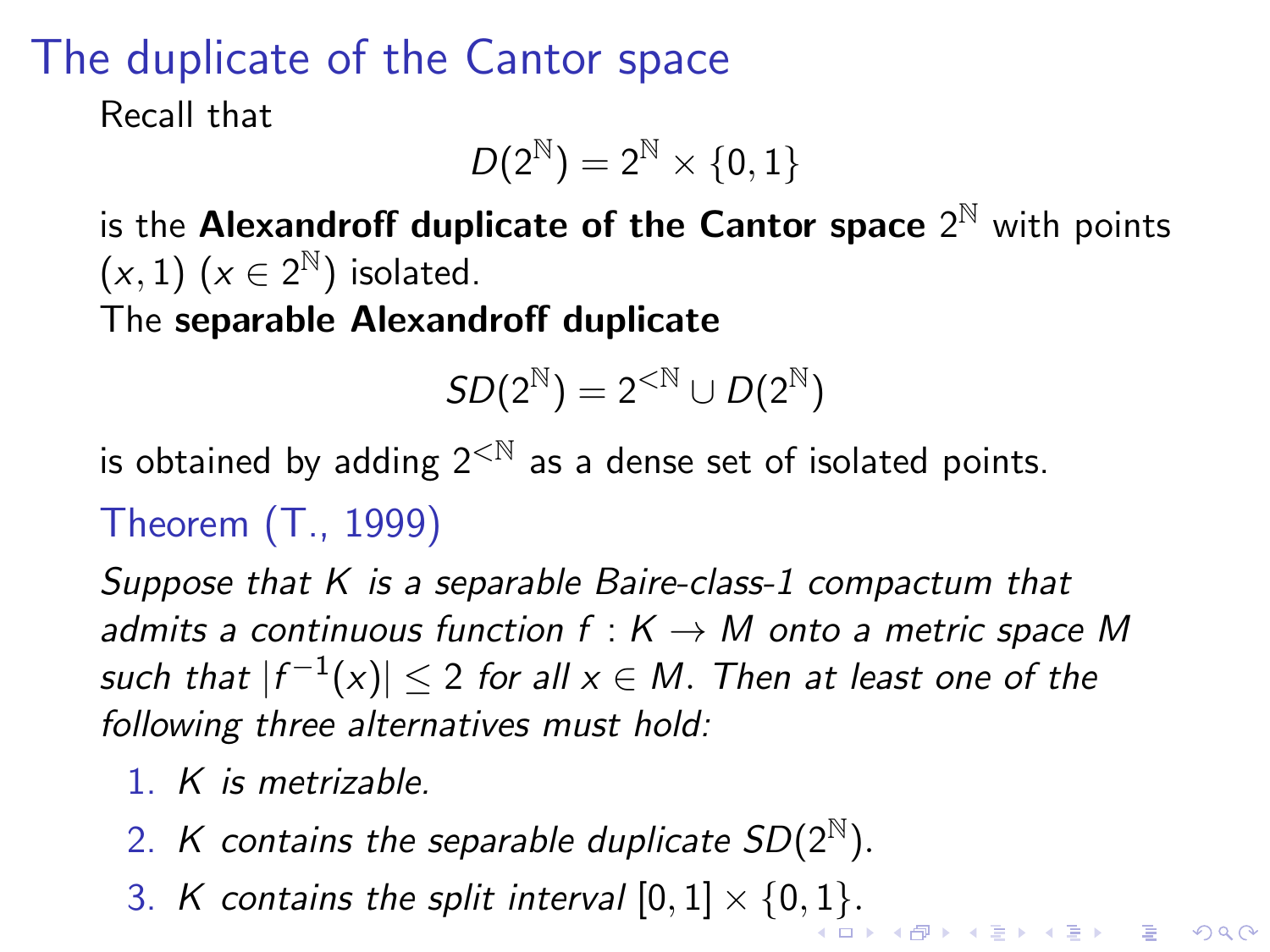# Forbidding the duplicate  $D(2^{\mathbb{N}})$

## Theorem (T., 1999)

Suppose that  $K$  is a Baire-class-1 compactum that admits a continuous function  $f : K \to M$  onto a metric space M such that  $|f^{-1}(x)| \leq 2$  for all  $x \in M$ .

**KORK ERKER ADE YOUR** 

Then the following three conditions are equivalent:

- 1. Every closed subspace of K satisfies the countable chain condition.
- 2. Every closed subset of K is  $G_{\delta}$  in K.
- <span id="page-17-0"></span>3. K contains no copy of  $D(2^{\mathbb{N}})$ .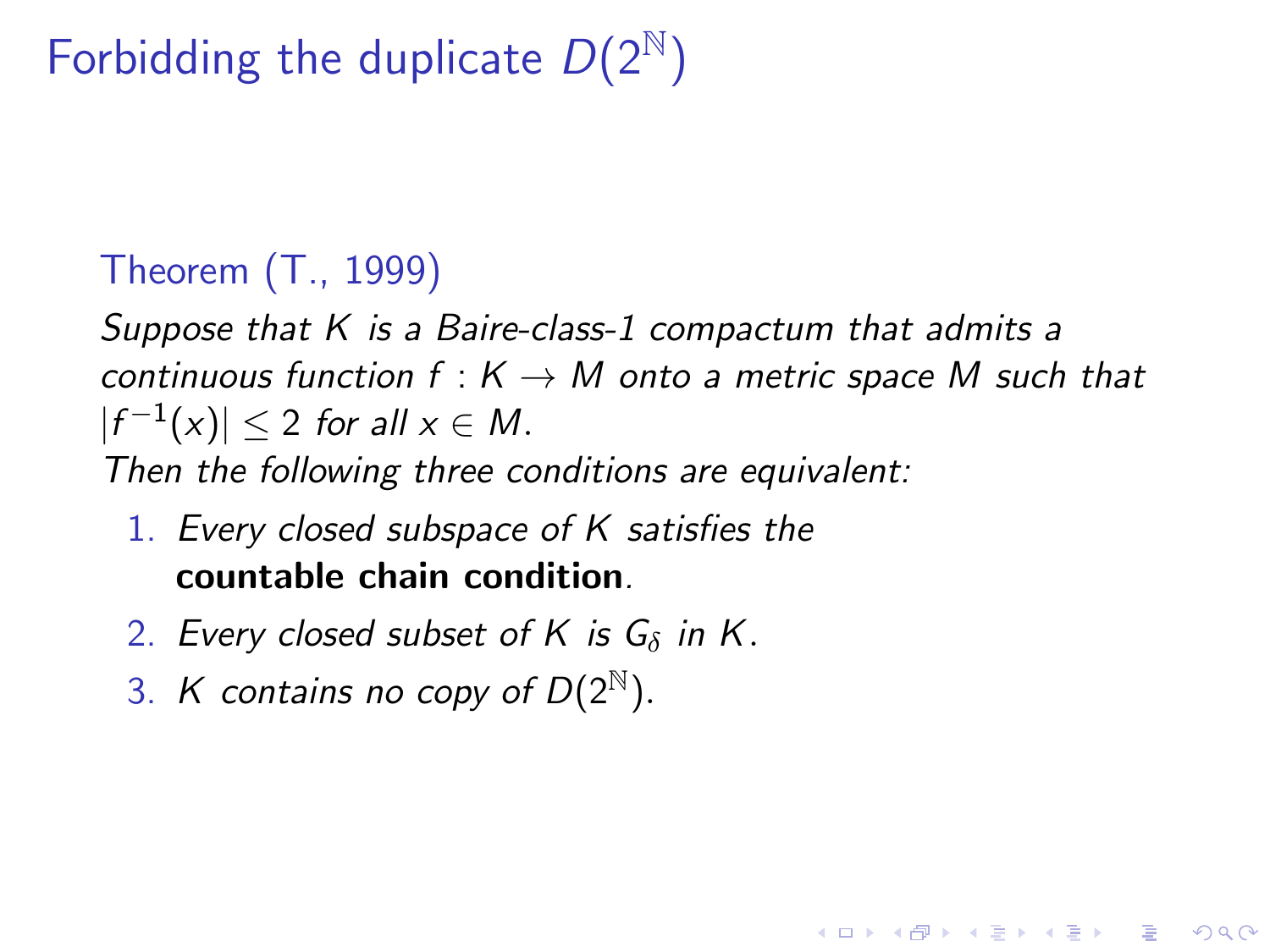## Points in Baire-class-1 compacta

Recall the Pol compactum

$$
PA(2^{\mathbb{N}})=2^{<\mathbb{N}}\cup 2^{\mathbb{N}}\cup \{\infty\},
$$

the one-point compactification of the Cantor tree space

 $2^{\text{}< \mathbb{N}} \cup 2^{\mathbb{N}},$ 

the locally compact space generated by the complete binary tree  $2^{<\mathbb{N}}$  with  $2^{\mathbb{N}}$  as a set of its branches, where

- 1. points of the tree  $2^{< N}$  are isolated, and where
- 2. basic-open neighbourhoods of a branch  $x\in 2^{\mathbb{N}}$  are its tails

$$
\{x\restriction n:n\geq m\}\cup\{x\}
$$

KID KA KERKER KID KO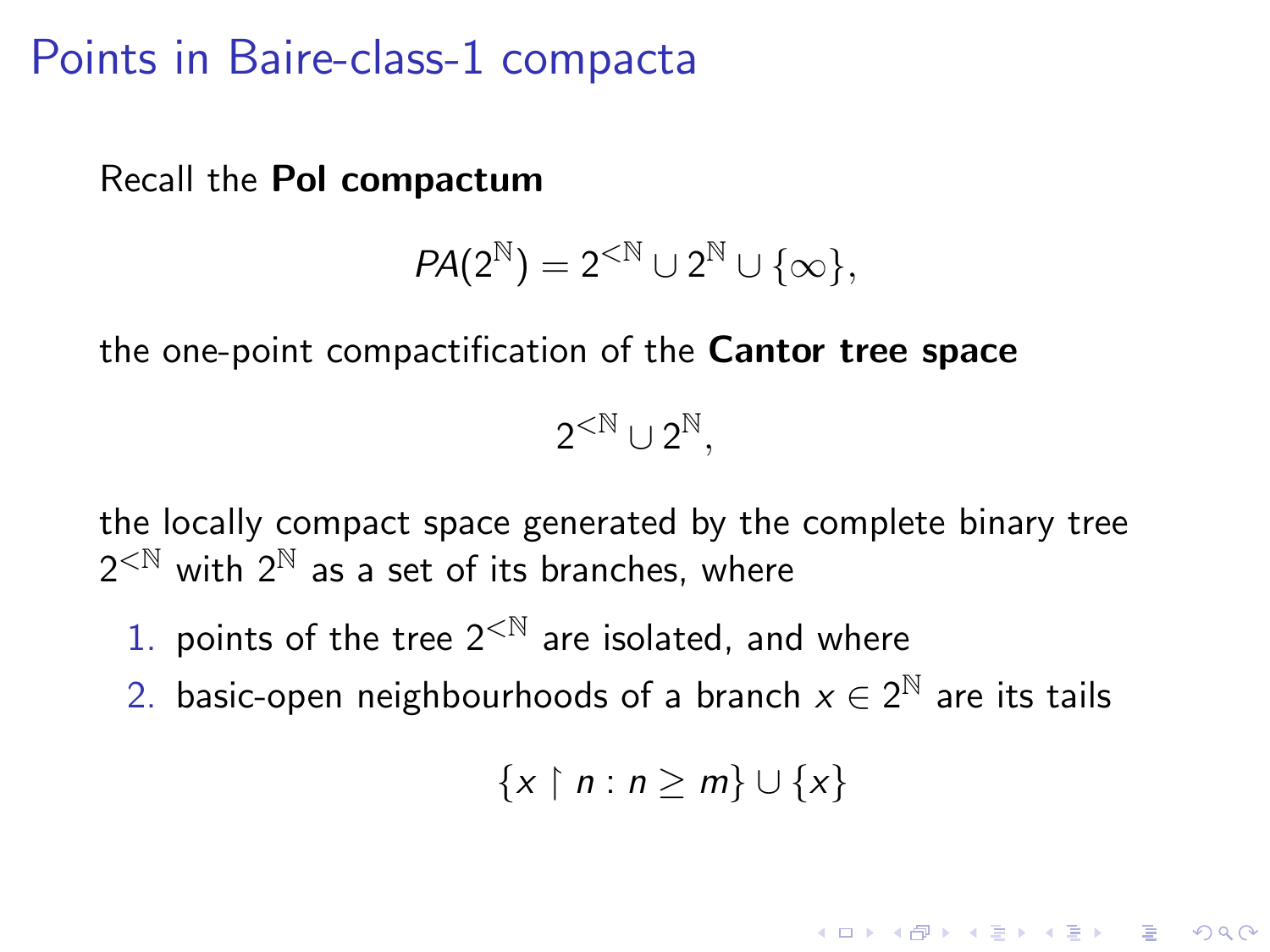Note that

$$
PA(2^{\mathbb{N}})\setminus 2^{<\mathbb{N}}=A(2^{\mathbb{N}}),
$$

the one-point compactification of a discrete space of cardinality continuum so the point at infinity is **not a**  $G_{\delta}$ -**point**.

## Theorem (T., 1999)

Suppose that  $K$  is a separable Baire-class-1 compactum, that  $z$  is its non- $G_{\delta}$ -point, and that D is its countable dense subset of K. Then:

- 1. K contains a copy of  $PA(2^{\mathbb{N}})$  with z as its point at infinity and its countable dense set included in D.
- 2. Moreover, the embedding  $\Phi$  :  $PA(2^{\mathbb{N}}) \rightarrow K$  is given by a Borel map  $\Psi: 2^{\mathbb{N}} \to \mathcal{B}_1(X)$ .

**KORKAR KERKER EL VOLO**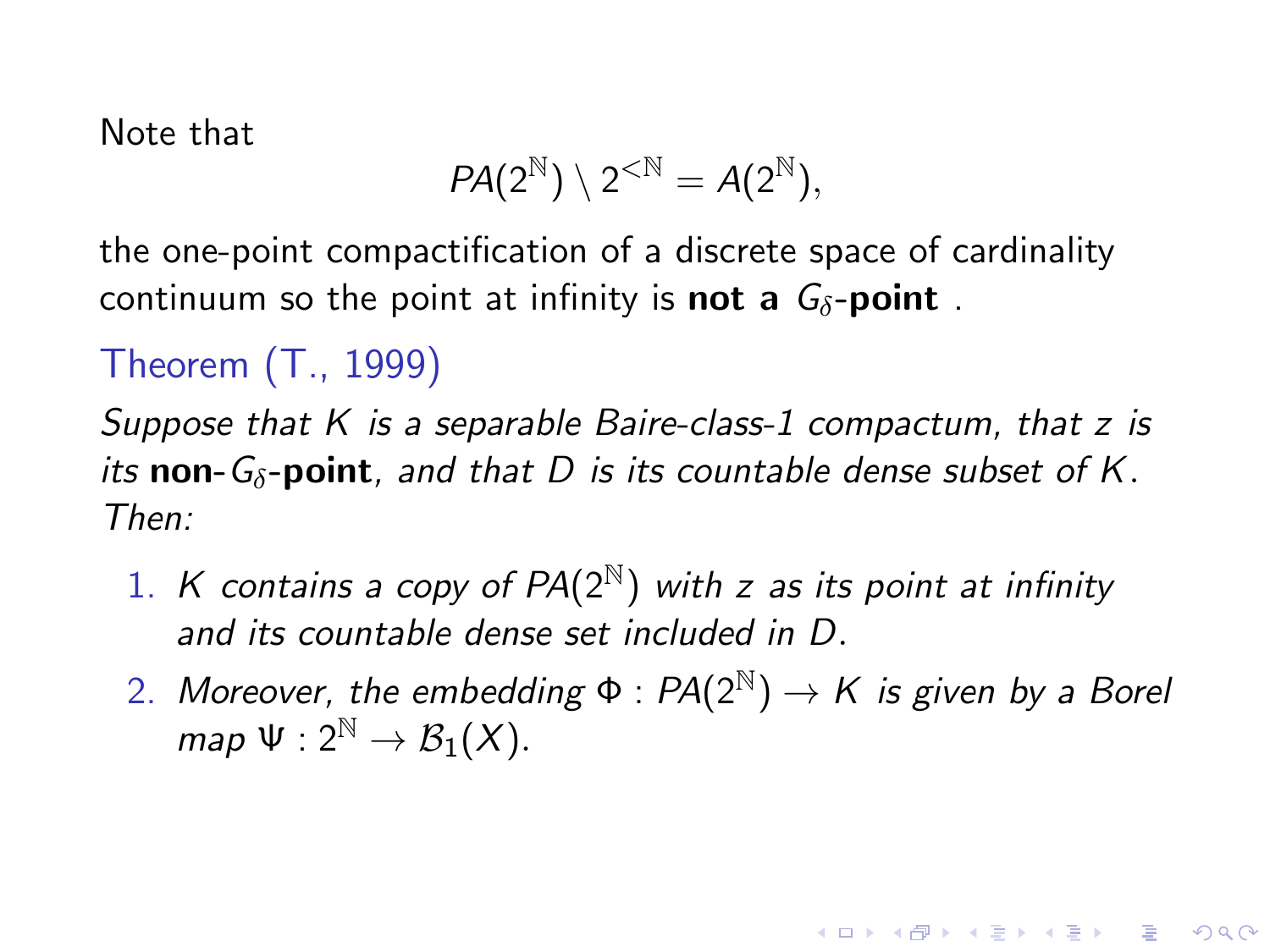## Ramsey methods

Theorem (T., 1999)

Let  $f_s$   $(s \in 2^{< N})$  be a relatively compact subset of  $\mathcal{B}_1(X)$  for some Polish space X. Then there is a perfect set  $P\subseteq 2^{\mathbb{N}}$  and an infinite strictly increasing sequence  $(n_k)$  of integers such that for every  $a \in 2^{\mathbb{N}}$  the sequence  $(f_{a|n_k})$  pointwise converges on X and, if we let  $f_a$  denote its limit.

$$
\Psi(a,x)=f_a(x)
$$

defines a Borel function from  $P \times X$  into  $\mathbb{R}$ .

This opened the possibility of using the theory of **Ramsey spaces** into the study of subsets of  $\mathcal{B}_1(X)$  and therefore the study of Banach spaces containing no  $\ell_1$ .

Particularly important in this case is the Ramsey space of trees that is based on the Halpern-Läuchli theorem.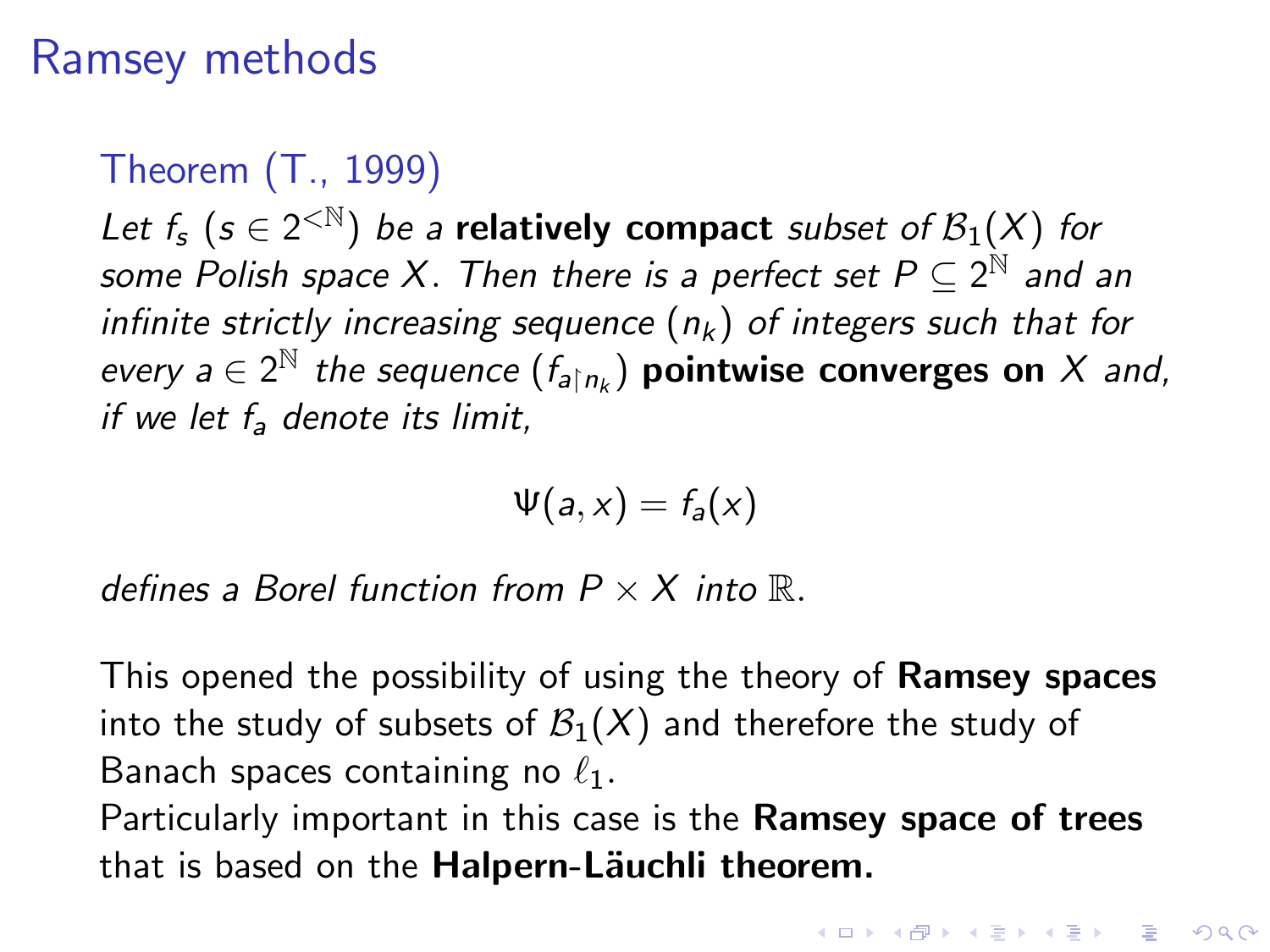Separable quotient problem

#### Theorem (Mazur, 1930)

Every infinite dimensional Banach space contains an infinite dimensional subspace with a basis.

#### Problem (Banach 1930: Pelczynski 1964)

Does every infinite dimensional Banach space has an infinite dimensional quotient with a basis?

#### Theorem (Johnson-Rosenthal, 1972)

Every separable infinite dimensional Banach space has an infinite dimensional quotient with a basis.

4 D > 4 P + 4 B + 4 B + B + 9 Q O

## Problem (Jphnson-Rosenthal, 1972)

Does every infinite dimensional Banach space has an infinite dimensional separable quotient?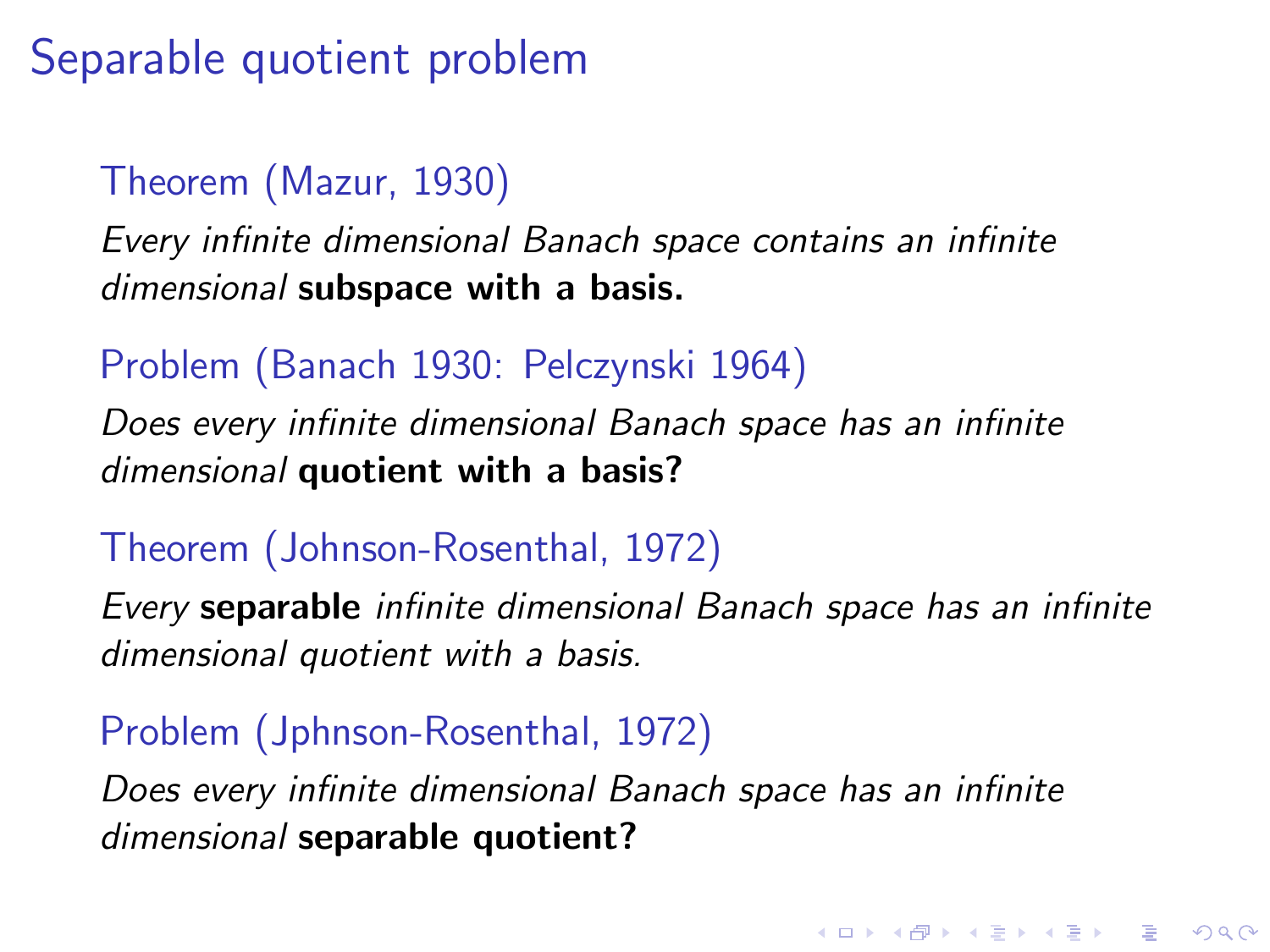# Unconditional sequences

#### **Definition**

A sequence  $x_i$  ( $i \in I$ ) of points in some Banach space is unconditional if it is normalized and if we can find a constant  $C > 1$  such that for every pair  $G \subset H$  of finite subsets of the index-set I and for every choice of scalars  $\lambda_i$  ( $i \in H$ ), we have

$$
\|\sum_{i\in G}\lambda_i x_i\|\leq C\|\sum_{i\in H}\lambda_i x_i\|.
$$

Theorem (Johnson-Rosenthal 1972; Hagler-Johnson, 1977) If the dual  $X^*$  of some Banach space  $X$  contains an infinite unconditional sequence then  $X$  has an infinite dimensional quotient with a basis.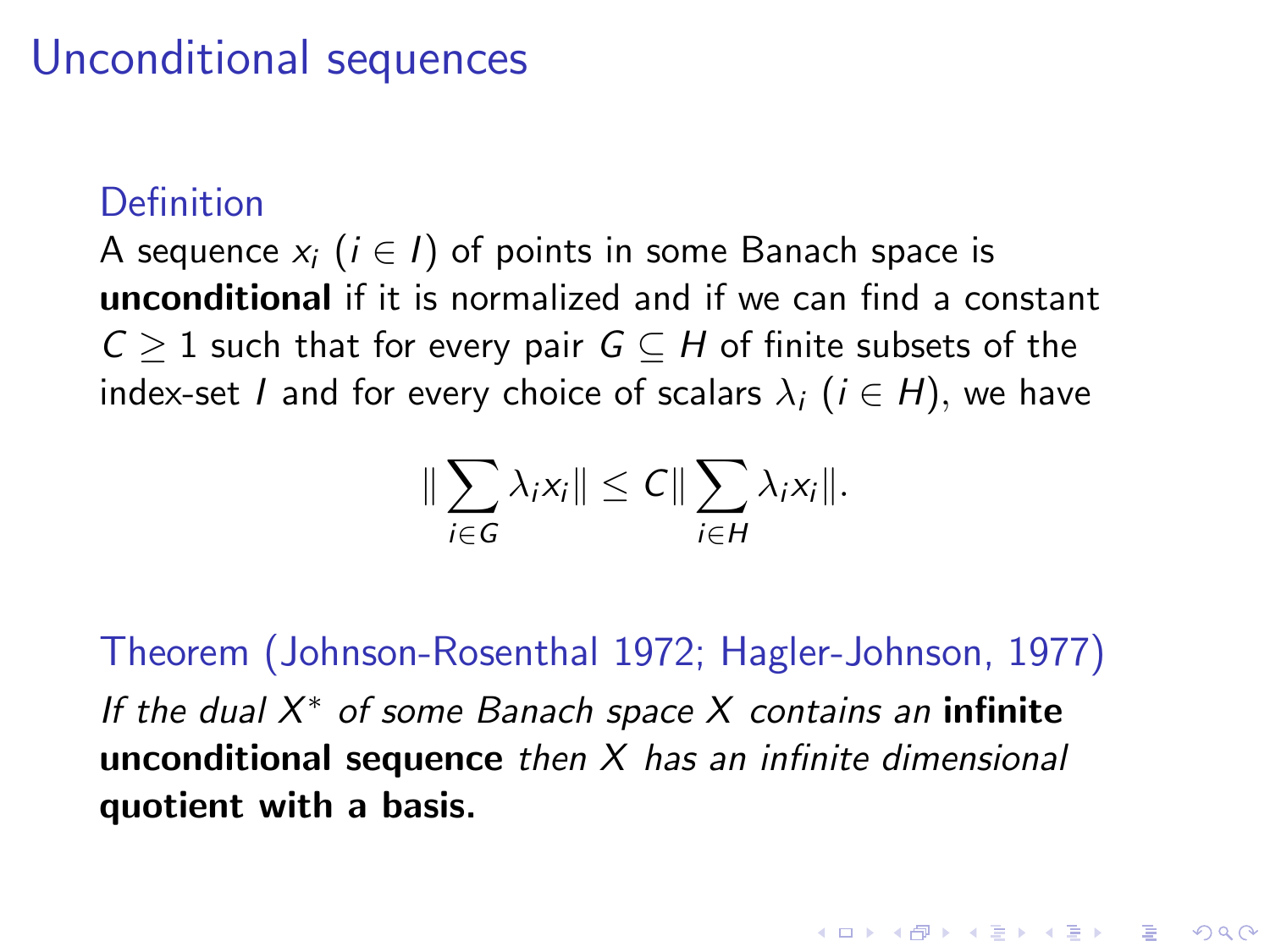# Mycielski independence theorem

#### Theorem (Mycielski, 1964)

Suppose X is a perfect Polish space and that for each positive integer n we are given a meager subset  $M_n$  of  $X^n$ . Then there is a **perfect subset** P of X such  $P^{(n)} \cap M_n = \emptyset$  that for every n, where

$$
P^{(n)} = \{(x_1, ..., x_n) \in P^n : x_i \neq x_j \text{ for all } i \neq j\}.
$$

#### Lemma (Argyros-Dodos-Kanellopoulos, 2008)

Suppose that X is a Polish space and that  $\Psi: 2^{\mathbb{N}} \times X \to \mathbb{R}$  is a Borel function such that:

1. the sequence  $f_a = \Psi(a, \cdot)$   $(a \in 2^{\mathbb{N}})$  is bounded in  $\ell_{\infty}(X)$ ,

2. the set  ${a \in 2^{\mathbb{N}} : f_a(x) \neq 0}$  is countable for all  $x \in X$ .

Then there is a perfect set  $P \subseteq 2^{\mathbb{N}}$  such that the sequence  $f_a$  (a  $\in$  P) is unconditional in  $\ell_{\infty}(X)$ .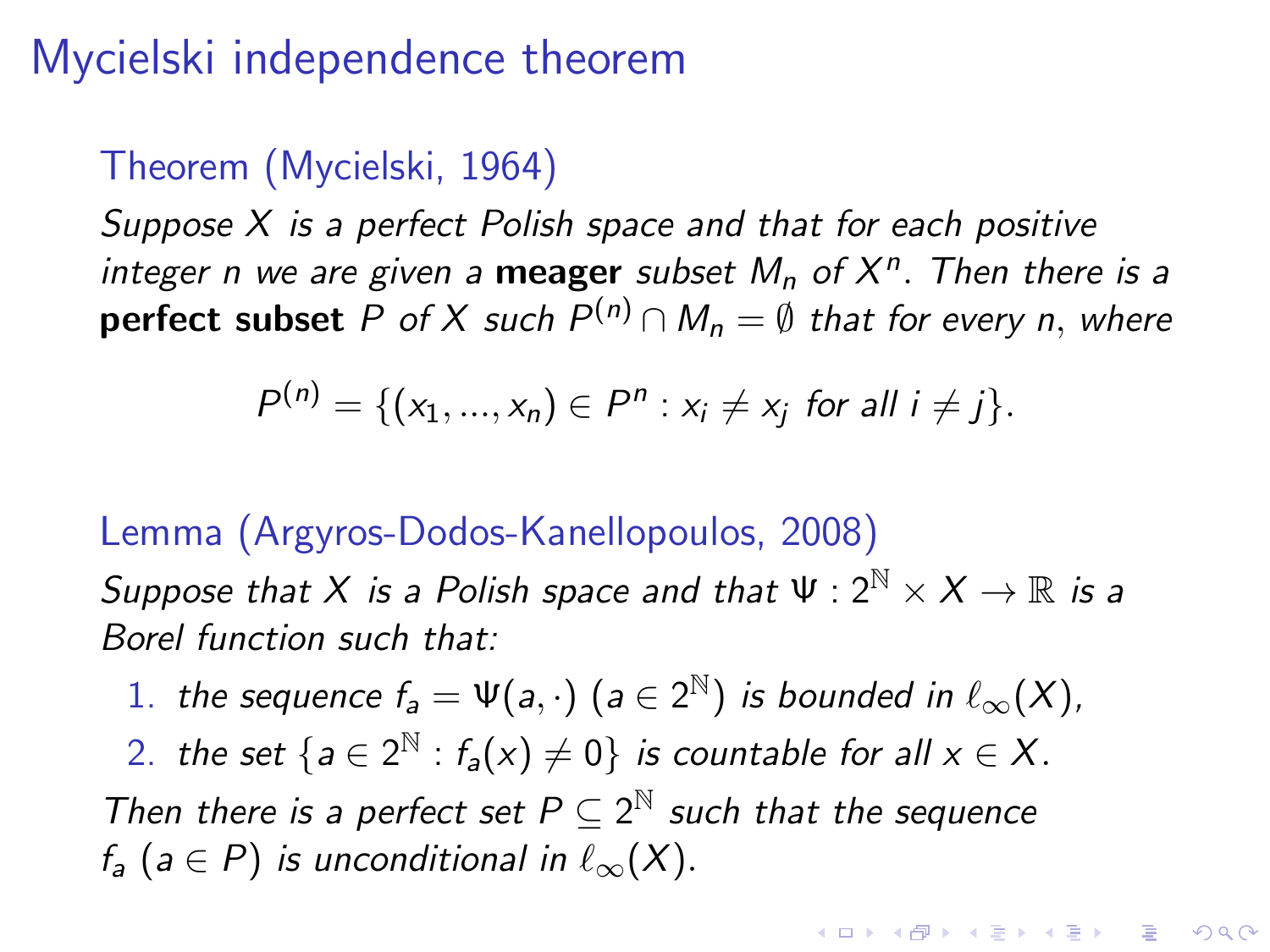### Theorem (Argyros-Dodos-Kanellopoulos, 2008)

Every infinite dimensional dual Banach space  $X^*$  has an infinite dimensional quotient with a basis.

#### Proof.

We may assume that  $X^{\ast}$  is not separable and that the predial  $X$  is separable and that it contains no  $\ell_1$ .

Then the unit ball  $B_{X^{**}}$  is a separable Baire-class-1 comactum with  $0^{**}$  as its non- $G_{\delta}$ -point.

By the structure theorem there is an embedding

$$
\Phi:PA(2^{\mathbb{N}})\to B_{X^{**}}
$$

such that  $\Phi(\infty) = 0^{**}$  and such that  $\Phi$  is given by a Borel map

$$
\Psi:2^{\mathbb{N}}\times \mathcal{B}_{X^*}\rightarrow \mathbb{R}.
$$

Note that the hypotheses of the lemma are satisfied . So  $X^{\ast\ast}$  has an infinite unconditional sequence and so  $X^{\ast}$  has the required quotient.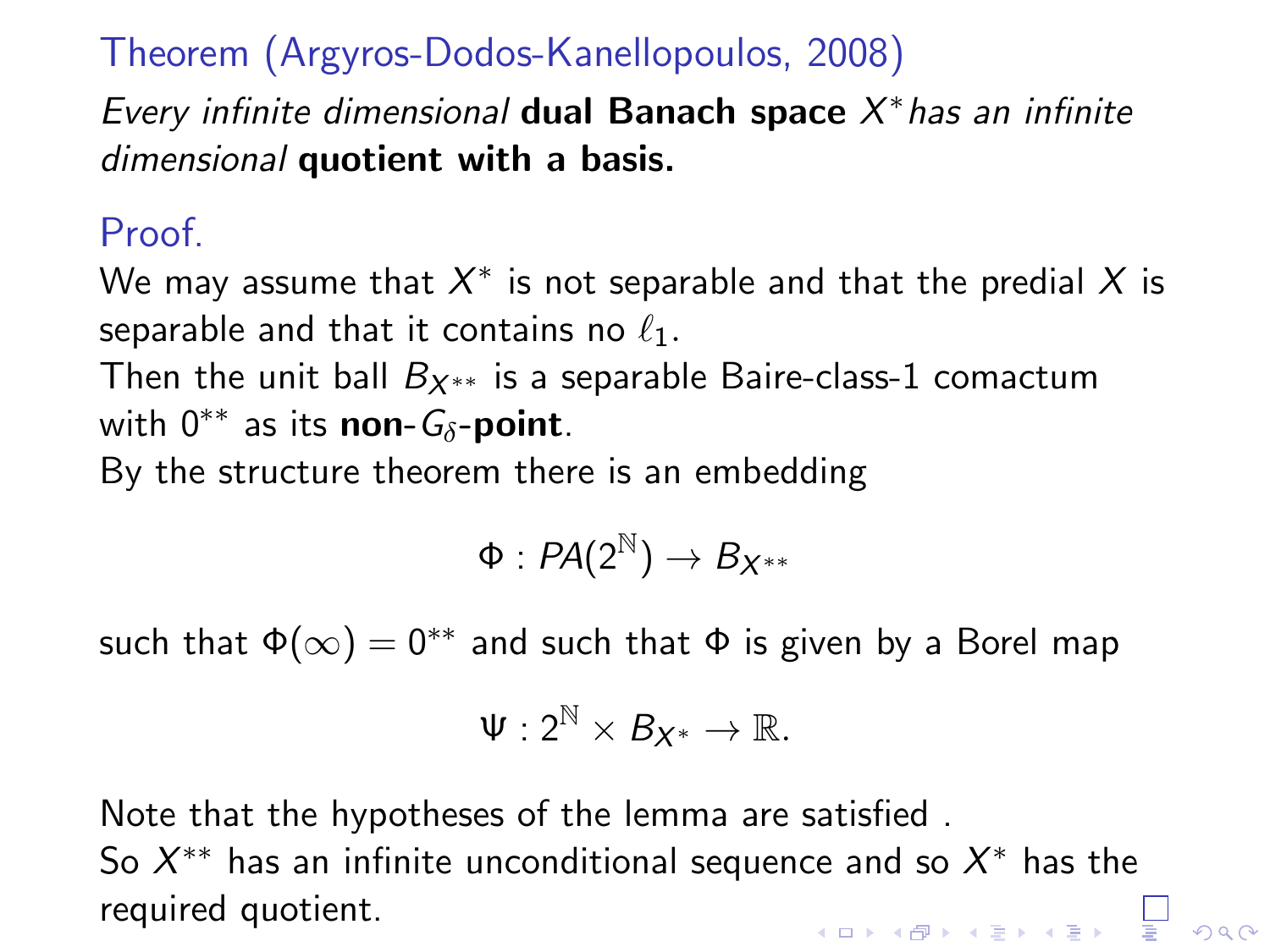# Classifying families of sequences

## Definition

A co-ideal on  $\mathbb N$  is a family  $\mathcal H$  of infinite subsets of  $\mathbb N$  such that

1. if  $M \subseteq N$  and if  $M \in \mathcal{H}$  then  $N \in \mathcal{H}$ .

2. if  $M \in \mathcal{H}$  and  $M = M_0 \cup M_1$  then either  $M_0 \in \mathcal{H}$  or  $M_1 \in \mathcal{H}$ .

A co-ideal H on N is **selective** if for every  $M \in \mathcal{H}$  and every  $f: M \to \mathbb{N}$  there is  $N \in \mathcal{H}, \ N \subseteq M$  such that  $f \restriction N$  is either constant or one-to-one.

#### Example

The co-ideal of **infinite subsets** of  $N$  is selective.

## Theorem (Mathias, 1977)

A co-ideal  $H$  is selective if and only if for every finite **Souslin-measurable** colouring of the collection  $\mathbb{N}^{[\infty]}$  of all infinite subsets of  $\mathbb N$  there is  $M\in\mathcal H$  such that  $M^{[\infty]}$  is monochromatic.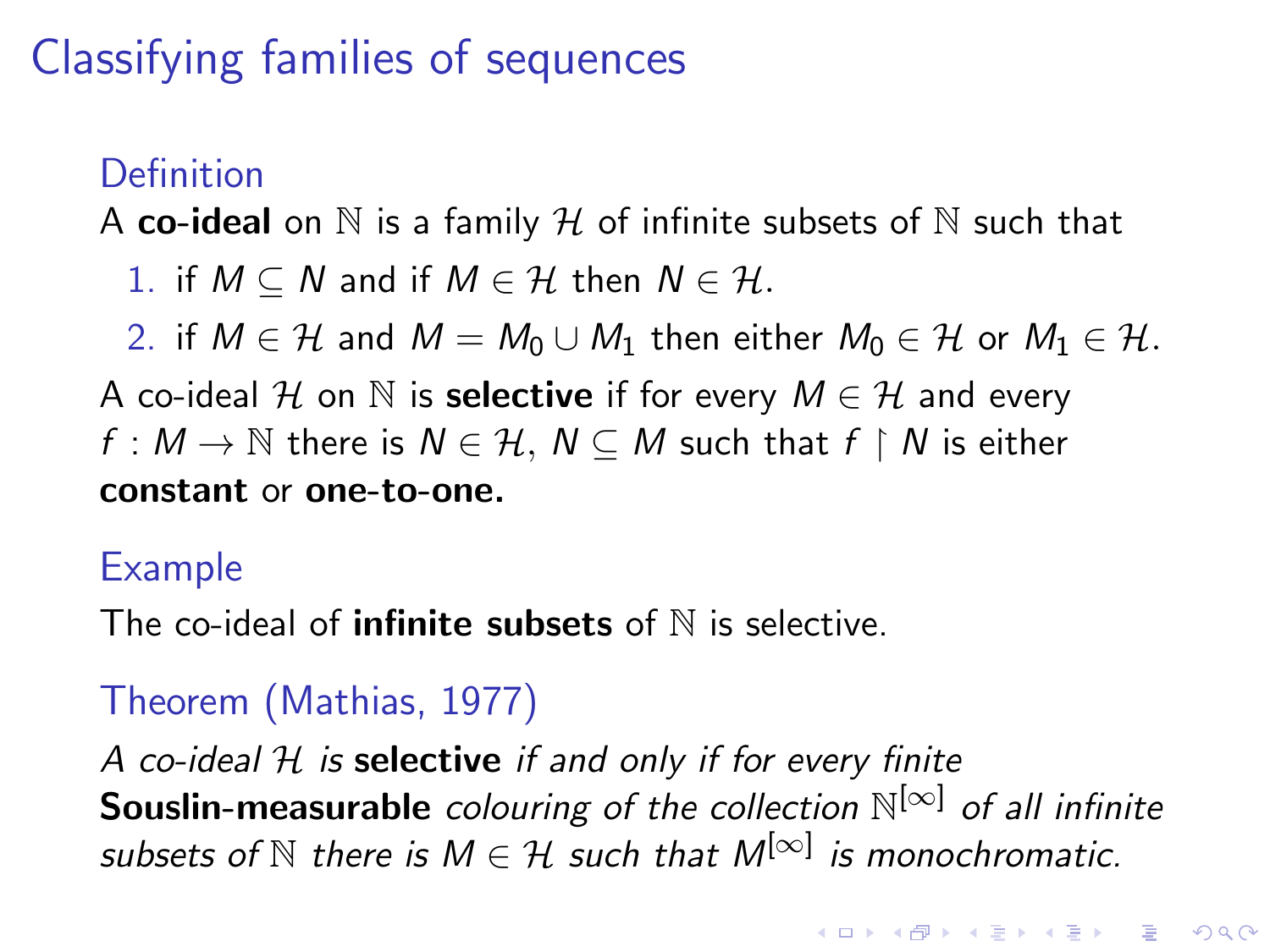Fix a sequence  $(x_n)$  in a Baire-class-1 compactum K and fix a point  $x \in K \setminus \{x_n : n \in \mathbb{N}\}\.$  Let

$$
\mathcal{H}_K(x,(x_n)) = \{M \subseteq \mathbb{N} : x \in \overline{\{x_n : n \in M\}}\}.
$$

## Theorem (T. 1995)

 $\mathcal{H}_{K}(x,(x_n))$  is a **selective co-ideal**, or equivalently, for every finite **Souslin-measurable** colouring of the collection  $\mathbb{N}^{[\infty]}$  of all infinite subsets of  $\mathbb N$  there is  $M\in\mathcal{H}_\mathcal{K}(\mathsf{x},(\mathsf{x}_\mathsf{n}))$  such that  $M^{[\infty]}$  is monochromatic.

Corollary (Bourgain-Fremlin-Talagrand, 1978)

Every Baire-class-1 compactum is a Fréchet space.

Proof.

<span id="page-26-0"></span>Color a subset N of N **blue** if the sequence  $(x_n)_{n\in\mathbb{N}}$  converges to  $x$ ; otherwise, colour N red.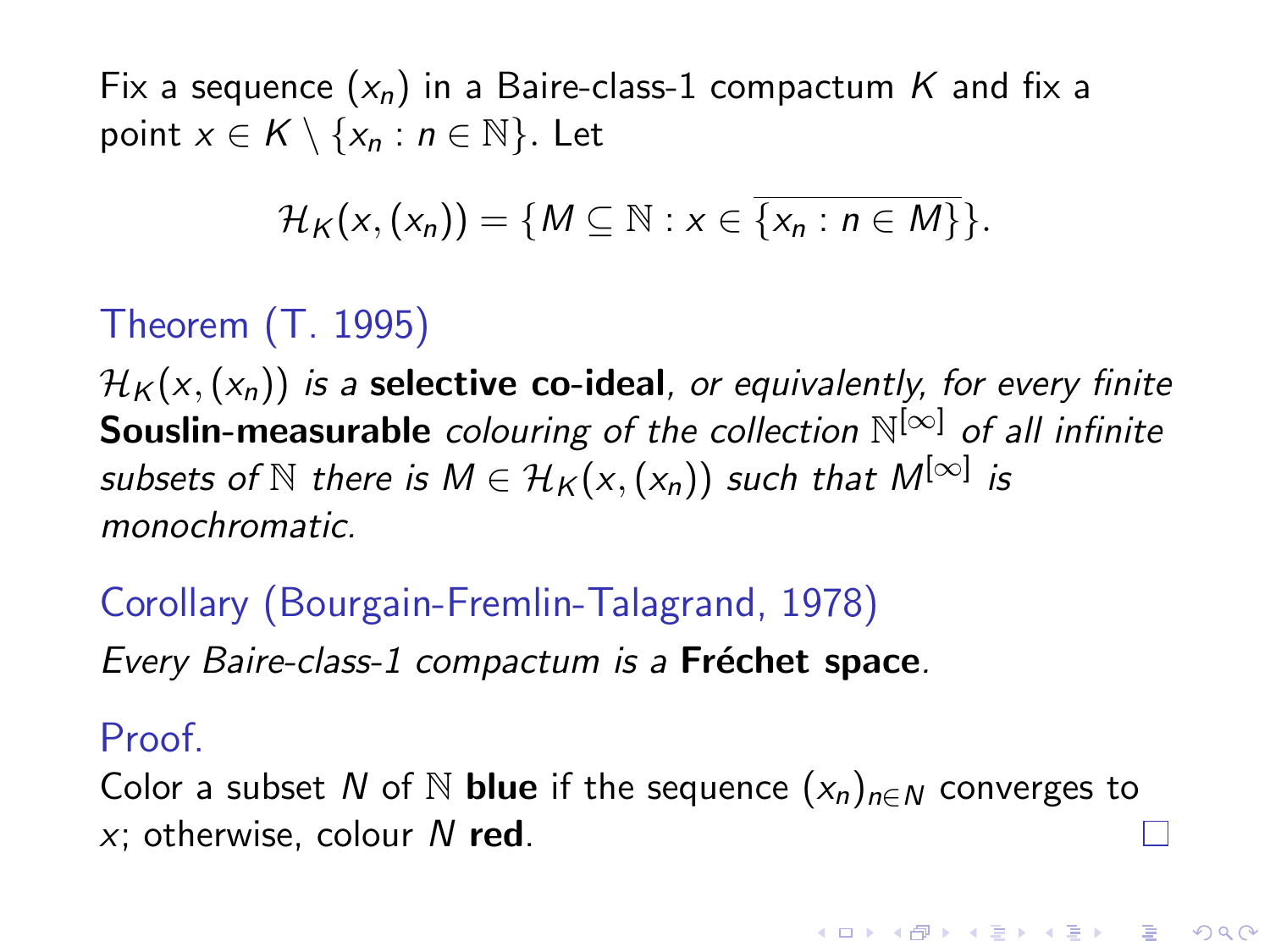## Gaps

#### Let

$$
\mathcal{C}_K(x,(x_n)) = \{M \subseteq \mathbb{N} : (x_n)_{n \in M} \text{ converges to } x\}
$$

and

$$
\mathcal{D}_K(x,(x_n)) = \{M \subseteq \mathbb{N} : x \notin \overline{\{x_n : n \in M\}}\}.
$$

#### Lemma

 $\mathcal{C}_{\mathcal{K}}(x,(x_n))$  and  $\mathcal{C}_{\mathcal{K}}(x,(x_n))$  are two **orthogonal** families of subsets of  $N$  that can't be separated unless x is an isolated point in K.

#### Problem

What is the structure of gaps  $(C, D)$  of this form?

#### Remark

<span id="page-27-0"></span>Recall that the Von Neumann-Maharam problem asks the same for the gap formed by the family of sequences in  $\mathbb{B}^+$  that  $\mathop{\mathrm{converge}}$ to 0 and the family of sequences that do not accumulate to 0, where  $\mathbb B$  is a complete Boolean algebra satisfying the **countable** chain condition and the weak countable [dis](#page-26-0)t[ri](#page-28-0)[b](#page-26-0)[ut](#page-27-0)[iv](#page-28-0)[e](#page-0-0) [la](#page-33-0)[w](#page-0-0)[.](#page-0-0)

 $\Omega$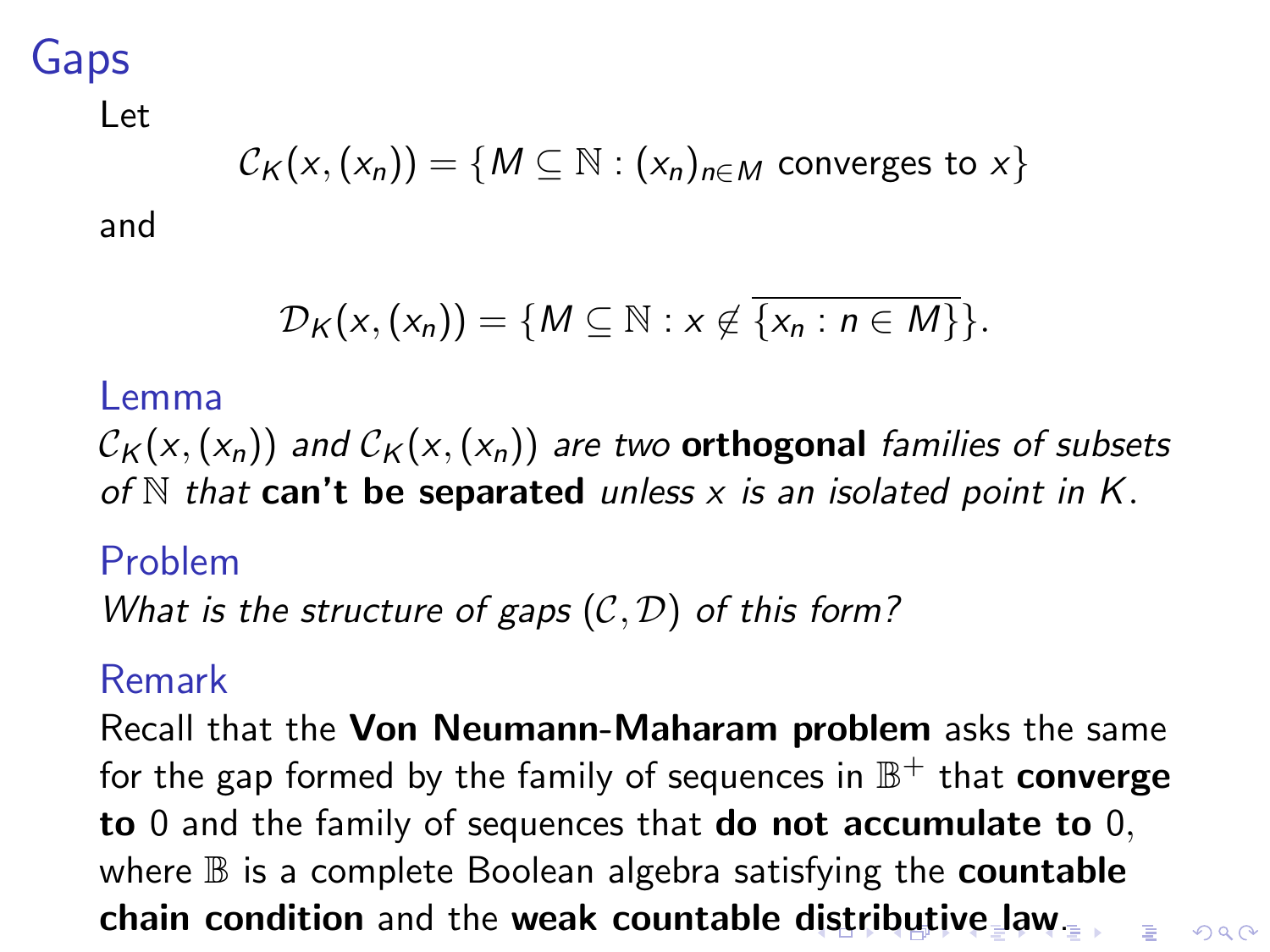# A canonical gap

Consider the following gap on the complete binary tree  $2^{< N}$ 

 $\mathcal{A}_0(2^{<\mathbb{N}})=\{M\subseteq 2^{<\mathbb{N}}:M\text{ is an infinite antichain}\},$ 

 $\mathcal{A}_1(2^{<\mathbb{N}})=\{M\subseteq 2^{<\mathbb{N}}:M\text{ can}\text{is no infinite antichain}\}.$ 

Note that this is really the gap of the form

 $(C_K(x, (x_n)), \mathcal{D}_K(x, (x_n))),$ 

where K is the Pol compactum  $PA(2^{\mathbb{N}})$ .

Theorem (T., 1999)

<span id="page-28-0"></span>Every gap of the form  $(C_K(x,(x_n)), \mathcal{D}_K(x,(x_n)))$ , where K is a Baire-class-1 compactum and x its **non-G<sub>** $\delta$ **</sub>-point**, has a restriction isomorphic to the gap  $(\mathcal{A}_0(2^{\lt N}), \mathcal{A}_1(2^{\lt N})).$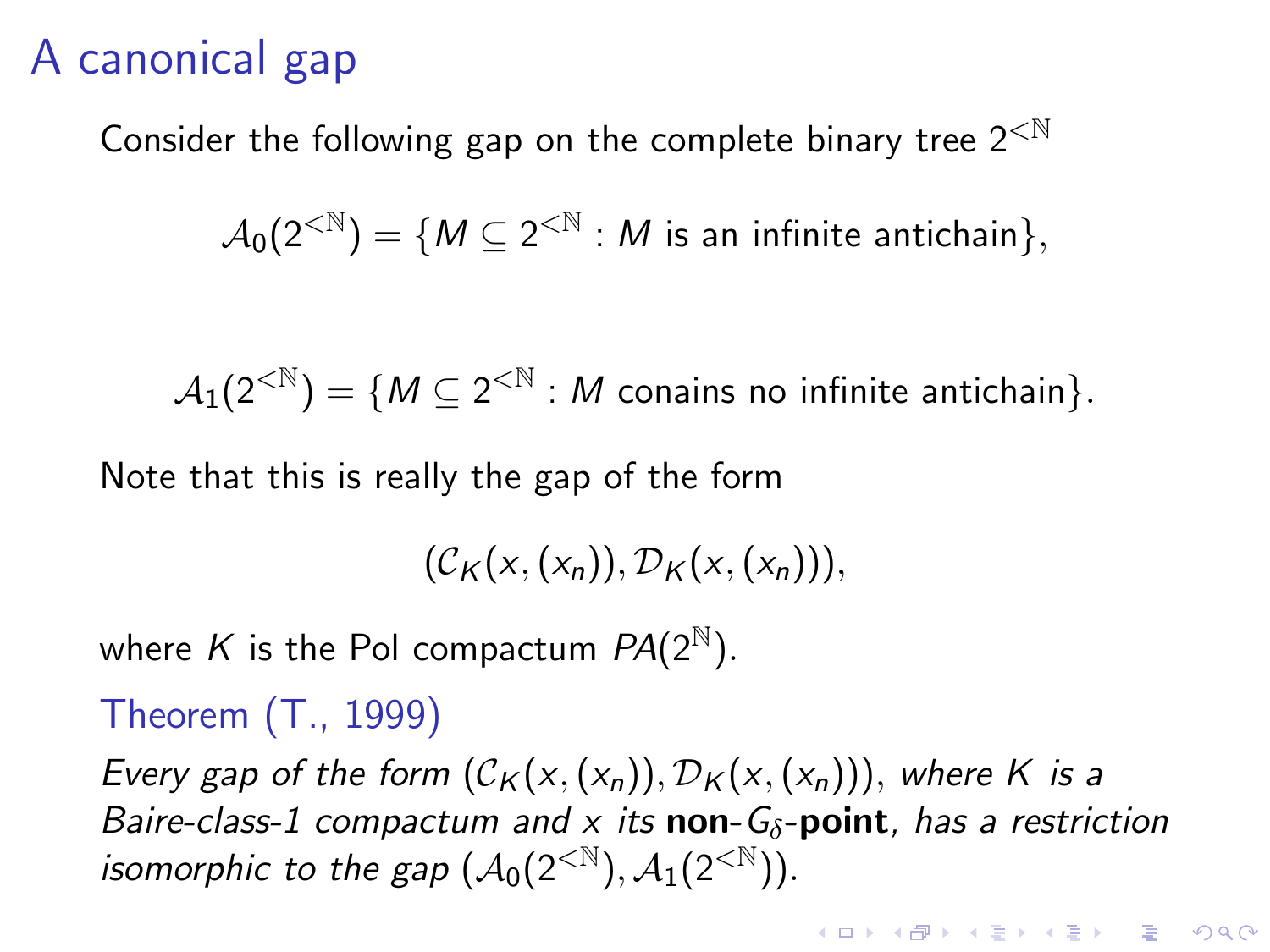# General theory of gaps

### Definition

A **preideal** on a countable index-set  $N$  is a family  $I$  of infinite subsets of N such that if  $x \in I$  and  $y \subseteq x$  is infinite, then  $y \in I$ .

## Definition

Let  $\Gamma = \{\Gamma_i : i \in n\}$  be a *n*-sequence of preideals on a set  $N$  and let  $\mathfrak X$  be a family of subsets of n.

- 1. We say that  $\Gamma$  is **separated** if there exist subsets  $a_0,\ldots,a_{n-1}\subseteq N$  such that  $\bigcap_{i\in n}a_i=\emptyset$  and  $x\subseteq^*a_i$  for all  $x \in \Gamma_i$ ,  $i \in n$ .
- 2. We say that  $\Gamma$  is an  $\mathfrak{X}\text{-}\mathbf{gap}$  if it is not separated, but  $\bigcap_{i\in A} x_i =^* \emptyset$  whenever  $x_i \in \Gamma_i$ ,  $A \in \mathfrak{X}$ .

## Definition

When  $\mathfrak X$  is the family of all subsets of *n* of cardinality 2, an  $\mathfrak X$ -gap will be called an  $n$ -gap,

When  $\mathfrak X$  consists only of the total set  $\{0,\ldots,n-1\}$ , then an  $\mathfrak{X}$ -gap will be called an  $n_*$ -gap. **KORK ERKER ADE YOUR**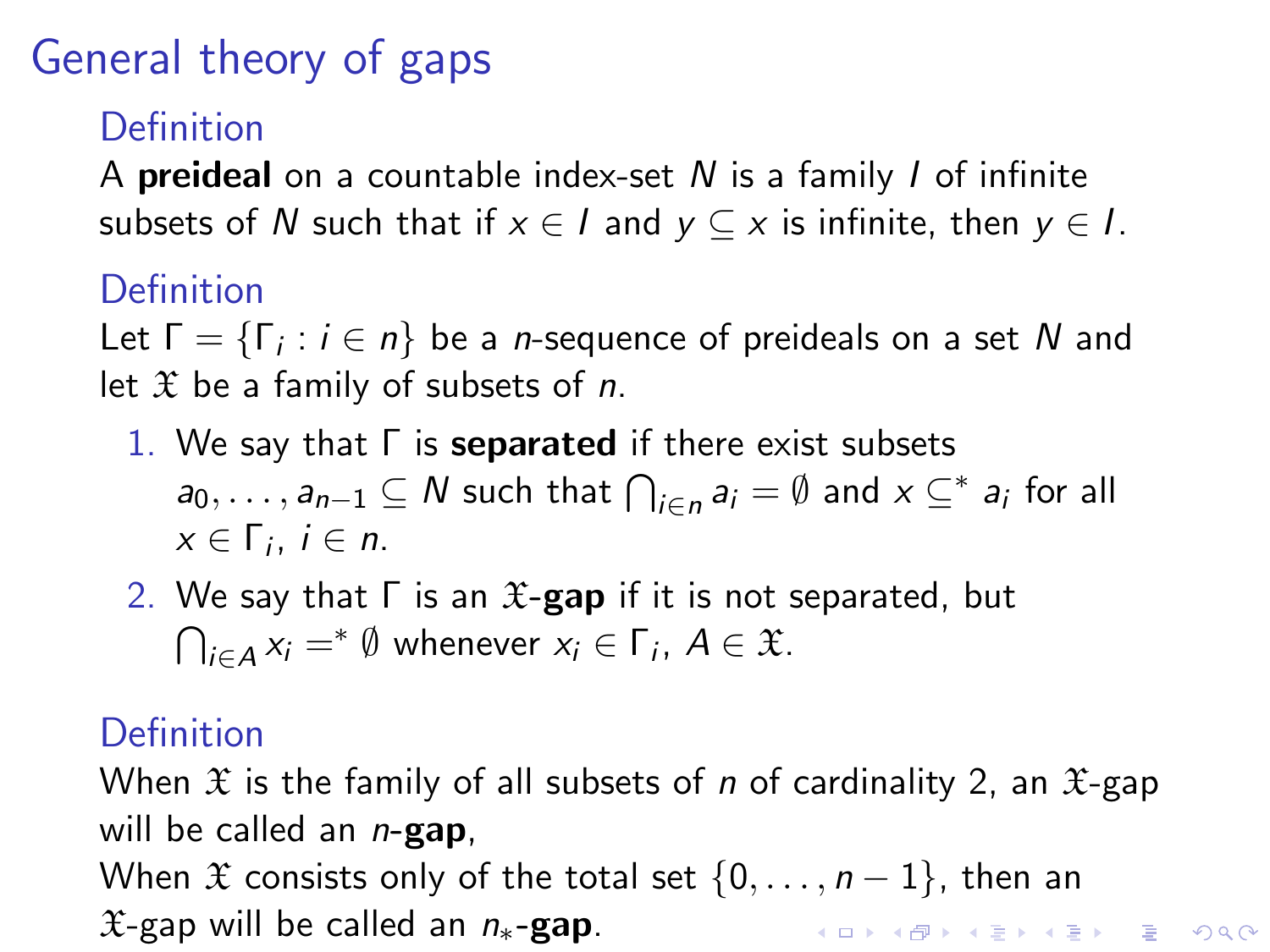#### Definition

The  $\bm{\mathsf{orthogonal}},\ l^\perp$ , of a preideal  $l$  on  $N$  is the family of all infinite subsets of N that have **finite intersections** with all sets from L

#### Definition

For  $\Gamma$  and  $\Delta$  two  $n_{*}$ -gaps on countable sets N and M, respectively, we say that

$$
\Gamma\leq \Delta
$$

if there exists a one-to-one map  $\phi : N \to M$  such that for  $i < n$ ,

1. if 
$$
x \in \Gamma_i
$$
 then  $\phi(x) \in \Delta_i$ .

2. If  $x \in \Gamma_i^{\perp}$  then  $\phi(x) \in \Delta_i^{\perp}$ .

#### Definition

<span id="page-30-0"></span>Two  $n_{*}$ -gaps  $\Gamma$  and  $\Gamma'$  are called **equivalent** if  $\Gamma \leq \Gamma'$  and if  $\Gamma' \leq \Gamma$ .

**KORKAR KERKER EL VOLO**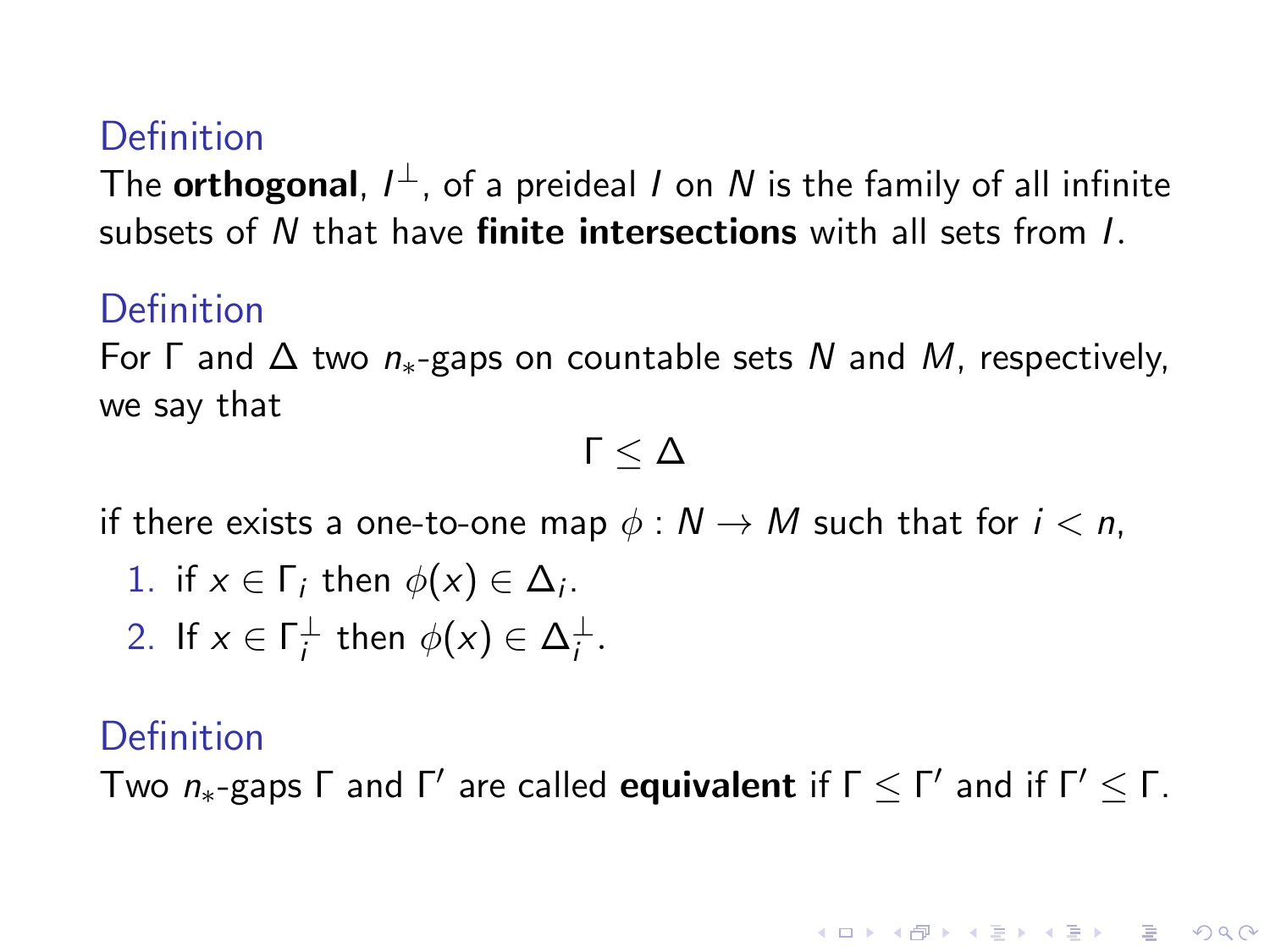# A Finite Basis Theorem

#### **Definition**

An  $*$ -gap  $\Gamma$  is analytic if all the preideals of  $\Gamma$  are analytic families of subsets of the countable index set N.

### Definition

An analytic  $n_{*}$ -gap  $\Gamma$  is said to be a **minimal analytic**  $n_{*}$ -gap if for every other analytic  $n_{*}$ -gap  $\Delta$ , if  $\Delta \leq \Gamma$ , then  $\Gamma \leq \Delta$ .

## Theorem (Aviles-Todorcevic, 2013)

Fix a natural number n. For every analytic  $n_{*}$ -gap  $\Gamma$  there exists a minimal analytic  $n_{*}$ -gap  $\Delta$  such that  $\Delta \leq \Gamma$ . Moreover, up to equivalence, there exist only finitely many minimal analytic n∗-gaps.

#### Remark

Up to permutations there exist exactly 5 minimal analytic 2-gaps ( 9 in total) and 163 minimal analytic 3-gaps (933 in total[\).](#page-30-0)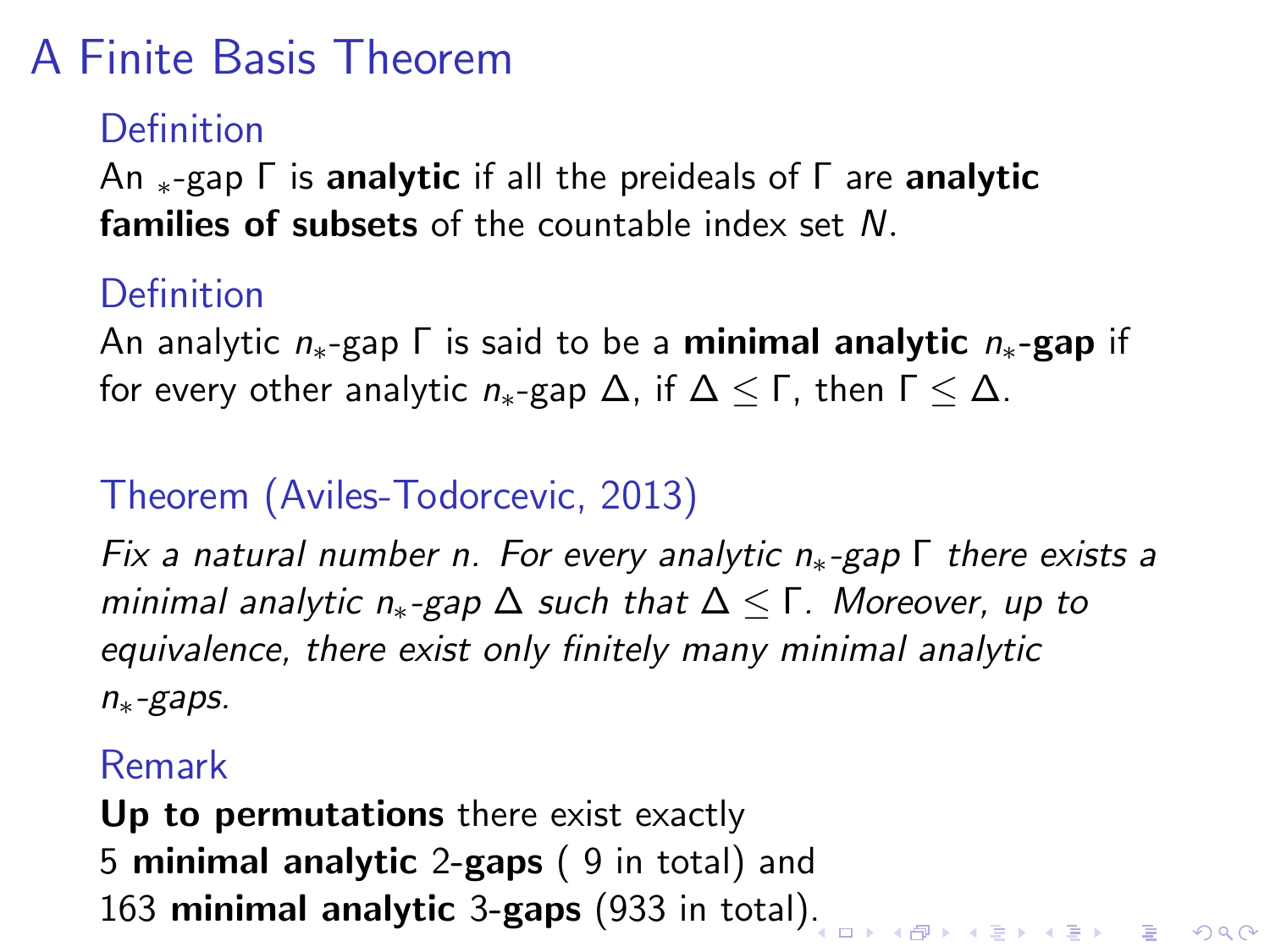## References: a sellection

Maharam, Dorothy, An algebraic characterization of measure algebras. Ann. of Math. (2) 48, (1947). 154167.

Horn, Alfred; Tarski, Alfred, Measures in Boolean algebras. Trans. Amer. Math. Soc. 64, (1948). 467497.

The Scottish Book. Mathematics from the Scottish Caf. Edited by R. Daniel Mauldin. Birkhuser, Boston, Mass., 1981. xiii+268 pp. ISBN: 3-7643-3045-7.

Balcar, Bohuslav; Jech, Thomas, Weak distributivity, a problem of von Neumann and the mystery of measurability. Bull. Symbolic Logic 12 (2006), no. 2, 241266.

Talagrand, Michel, Maharam's problem. Ann. of Math. (2) 168 (2008), no. 3, 9811009.

Moore, Justin Tatch, A five element basis for the uncountable linear orders. Ann. of Math. (2) 163 (2006), no. 2, 669688. Farah, Ilijas, All automorphisms of the Calkin algebra are inner. Ann. of Math. (2) 173 (2011), no. 2, 619661.